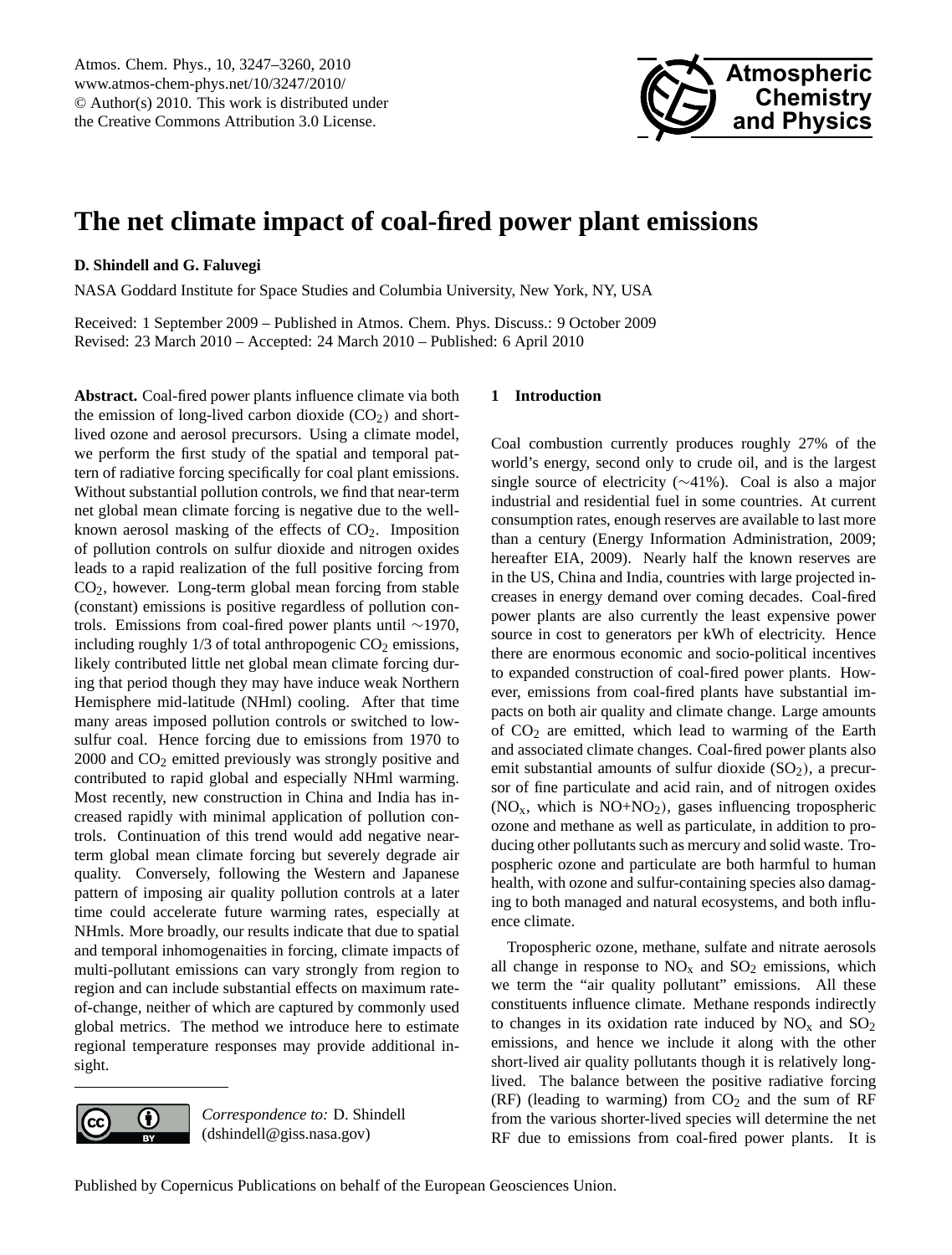|  |  |  |  | Table 1. Simple scenarios for emissions from power plants in China and India. |
|--|--|--|--|-------------------------------------------------------------------------------|
|--|--|--|--|-------------------------------------------------------------------------------|

| Scenarios over 2000–2080 (Short name)                 | $CO2$ emissions               | Air quality pollutant emissions              |
|-------------------------------------------------------|-------------------------------|----------------------------------------------|
| Constant current emissions (Constant)                 | 1132 Tg $CO2$                 | 7.3 Tg $SO_2$ , 4.0 Tg NO <sub>2</sub>       |
| High growth, late air quality pollution controls      | $+10\%$ /yr to 2040, constant | $+10\%$ /yr to 2040, linear decrease to zero |
| (HighG_lateAQ)                                        | thereafter                    | $2040 - 2060$                                |
| High growth, early air quality pollution controls     | $+10\%$ /yr to 2040, constant | None                                         |
| (HighG_earlyAQ)                                       | thereafter                    |                                              |
| High growth, no air quality pollution controls        | $+10\%$ /yr to 2040, constant | $+10\%$ /yr to 2040, constant thereafter     |
| (HighG.noAO)                                          | thereafter                    |                                              |
| High growth, gas (HighG_gas)                          | $+6\%$ /yr                    | None                                         |
| Moderate growth, late air quality pollution controls  | $+5\%/yr$ to 2060, constant   | $+5\%$ /yr to 2040, linear decrease to zero  |
| (ModG_lateAO)                                         | thereafter                    | $2040 - 2060$                                |
| Moderate growth, early air quality pollution controls | $+5\%$ /yr to 2060, constant  | None                                         |
| (ModG_earlyAO)                                        | thereafter                    |                                              |
| High growth until 2030, late air quality pollution    | $+10\%$ /yr to 2030, constant | $+10\%$ /yr to 2030, linear decrease to zero |
| controls (HighG2030_lateAQ)                           | thereafter                    | 2030-2050                                    |
| High growth until 2030, early air quality pollution   | $+10\%$ /yr to 2030, constant | None                                         |
| controls (HighG2030_earlyAQ)                          | thereafter                    |                                              |

well-known that aerosol forcing has masked a substantial portion of the RF from  $CO<sub>2</sub>$  during the past century at the global scale (e.g. Wigley, 1991; Charlson et al., 1992; Taylor and Penner, 1994; Dufresne et al., 2005; Andreae et al., 2005), and that it is important to consider both emissions of CO<sup>2</sup> and other species in assessing abatement strategies (e.g. Shindell et al., 2009; Berntsen et al., 2006). However, this general knowledge is not enough to allow us to understand the impact of emissions from a specific sector or activity.

Several recent studies have attempted to provide such policy-relevant information by quantifying the RF due to all emissions from particular economic sectors or activities (e.g. Aunan et al., 2009; Fuglestvedt et al., 2008; Unger et al., 2009; Unger et al., 2008; Koch et al., 2007). These studies primarily calculated global mean forcing, however, while owing to the vast difference in lifetime among these pollutants (days to months for aerosols and ozone, roughly a decade for methane, and centuries for  $CO<sub>2</sub>$ ) the forcing will be neither spatially nor temporally uniform. In an earlier study, we did examine the regional forcing due to specific emission sectors (Shindell et al., 2008a), but for broad sectors that include multiple activities (e.g. all types of power generation). Emissions from coal-fired power plants, which as noted yield large quantities of air quality pollutants, are quite different from gas-fired plants, for example. The impact of this difference has been explored in detail (Hayhoe et al., 2002), but again only for the global mean RF. Here we build upon these previous studies by investigating both the spatial and temporal dependence of the net climate forcing from and the response to emissions from a single activity: coal-fired power plants. We hope this example illustrates the detailed information that is required to inform policy-makers of the full breadth of the complex impacts associated with any individual activity which leads to emissions of multiple pollutants.

# **2 Scenarios**

We first examined the impact of a static number of coal plants using current worldwide emissions and those from China and India alone. We then looked at hypothetical future growth focusing on China and India since they are projected to account for 80% of the growth in coal-fired power generation over coming decades (EIA, 2009). Several simple illustrative scenarios for 2000–2080 with different rates of growth in the number of power plants, timing of air quality pollutant controls, and fuel use were explored (Table 1). Several simple illustrative scenarios for 2000–2080 with different rates of growth in the number of power plants, timing of air quality pollutant controls, and fuel use were explored (Table 1). We begin our scenarios at 2000 as this is the most recent year for which we have complete emissions inventories. The yearon-year growth rate in GtC used in coal-fired plants in China has been 10.1% during 2000–2006, with a growth rate of 16.4% per year from 2003–2006 (EIA, 2009). The long-term growth rate has averaged 5.9% from 1981 to 2006. Hence we examined high-growth scenarios ('HighG' cases), assuming a 10%/year increase in coal power plant emissions in China and India, and moderate growth using 5%/year ("ModG" cases). While the global recession has caused a recent slowdown in power plant construction, and future growth rates may well be lower, the Chinese government has said that coal will remain its major energy source despite the impact on global warming (The China Post, 2009). Hence investigation of the impact of growth rates analogous to those in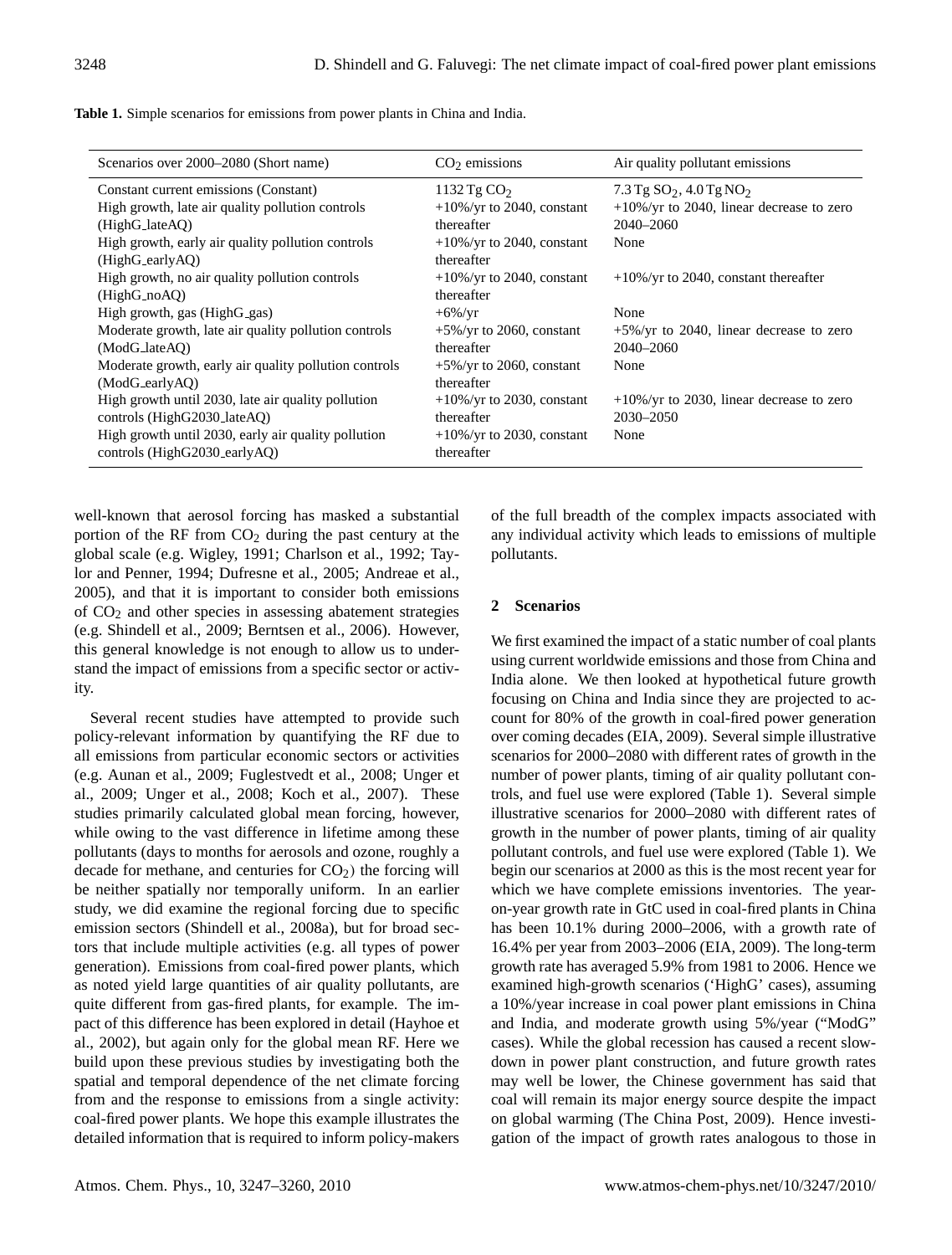past years seems warranted. For comparison, growth in energy produced from coal between 2000 and 2050 in the SRES scenarios ranged from  $-78%$  to  $+679%$  (Nakicenovic et al., 2000). Our scenarios span  $+174\%$  to  $+713\%$  for this time period, which overlaps fairly well with and covers a large portion of the SRES range.

World coal reserves are estimated at 930 Gt coal (EIA, 2009). In the high-growth scenario, usage grows very rapidly as time progresses due to the geometric increase when applying a constant percentage growth. We stop the increase in power plant capacity when 1/4 of world reserves have been used up solely by the additional usage in China and India (i.e. 232 Gt used), which is in year 40 for a 10%/yr growth rate. Maintaining constant usage after 2040 exhausts current reserves at 2075 under that scenario. As the date at which growth ceases has a strong effect on the total usage, we also include a high-growth scenario where growth terminates at 2030 instead of 2040. Air quality pollution controls (removal of  $SO_2$  and  $NO_x$ ) are imposed either at the start of the scenario ("earlyAQ" cases) or at the end of the addition of coalfired power plants (2030 or 2040; "lateAQ" cases). In the former cases, we assume full air quality pollutant controls are put in place as new plants are constructed, so there are no air quality pollutant emissions. In the latter, we assume air quality pollutant controls are gradually retrofitted to the plants constructed since 2000 over 20 years (2031–2050 or 2041–2060) during which time the  $SO_2$  and  $NO_x$  emissions both decrease linearly to zero. An additional high-growth scenario never imposes pollution controls, even after all new construction ceases in 2040. This provides another view of the emissions of a constant number of power plants, as in the first "constant current emissions" case, but this time including the effects of the  $CO<sub>2</sub>$  emissions during the earlier years when the number of plants was increasing (i.e. RF at a given time in this scenario after 2040 is due to  $SO_2$  and  $NO_x$  emissions at that time plus the effect of all  $CO<sub>2</sub>$  emitted from 2000 to that time). In the moderate-growth scenarios, new plants are added until 2060, but pollution controls are still imposed at 2040 (Table 1).

Finally, we include a scenario for comparison in which growth of 10% per year in year 2000 coal-fired power capacity is again assumed, but all additional capacity is generated through natural gas rather than coal.  $CO<sub>2</sub>$  emissions are 15 kg C/GJ from gas-fired power plants, as compared with 25 kg C/GJ from coal-fired plants (Ramanathan and Feng, 2008), but virtually no  $SO_2$  or  $NO_x$  is generated from gas combustion. Hence the effect is a 40% drop in  $CO<sub>2</sub>$  emissions relative to coal and a complete removal of air quality pollution effects. Note that neither coal- nor gas-fired power plants emit substantial quantities of carbonaceous aerosols (black and organic carbon). In all scenarios, all emissions other than these changes in power generation-related emissions are held fixed as we wish to examine the RF due to these emissions alone.

**Table 2.** Year 2000 emissions from coal-fired power generation (Tg or Mt).

|                 | China | India | US          |
|-----------------|-------|-------|-------------|
| CO <sub>2</sub> | 771   | 361   | 2442 (2517) |
| SO <sub>2</sub> | 5.4   | 1.9   | 12.0(9.0)   |
| $NO_{x}$        | 2.7   | 1.3   | 5.6(3.7)    |

Footnotes to Table 2: Emissions are in Tg  $CO<sub>2</sub>$ , Tg  $SO<sub>2</sub>$  and Tg  $NO<sub>2</sub>$ . Conversion from PJ coal used for power to emissions based on 29.3 GJ per ton of coal. Emission factors are 16 g  $SO_2$ /kg coal for China and 12 g/kg for India, 8 g NO<sub>2</sub>/kg coal for both, and  $2278 g CO<sub>2</sub>/kg$  coal for both based on mid-range values (Streets et al., 2003). US data is also given for 2007 in parentheses (US data from EIA, 2009) [\(http://www.eia.doe.gov/cneaf/](http://www.eia.doe.gov/cneaf/electricity/epa/epates.html) [electricity/epa/epates.html\)](http://www.eia.doe.gov/cneaf/electricity/epa/epates.html).

### **3 Experimental setup**

We examined the radiative forcing relative to the year 2000 due to these hypothetical scenarios for emissions of  $CO<sub>2</sub>$ ,  $SO<sub>2</sub>$  and  $NO<sub>x</sub>$ . We first performed full three-dimensional chemistry-climate model calculations of the effect of increasing  $SO_2$  and  $NO_x$  from China and India. In these calculations, aerosol and ozone precursor emissions from coalfired power plants were increased throughout China (20– 48 N, 100–125 E) and India (5–30 N, 65–90 E). Base case emissions for all species and sectors are the 2000 inventory of the International Institute for Applied Systems Analysis (IIASA) which is based on the 1995 EDGAR3.2 inventory, extrapolated to 2000 using national and sector economic development data (Dentener et al., 2005). For the power sector, the IIASA inventory provides the spatial distribution of emissions. The magnitude of emissions specifically originating in coal-fired power generation is taken from a detailed species- and sector-specific 2000 inventory for Asia (Streets et al., 2003) (Table 2).

Calculations were performed using the compositionclimate model G-PUCCINI to calculate the atmospheric composition response to the  $SO_2$  and  $NO_x$  emissions changes and their radiative forcing. This model incorporates gasphase (Shindell et al., 2006), sulfate (Koch et al., 2006) and nitrate (Bauer et al., 2007) aerosol chemistry within the GISS ModelE general circulation model (Schmidt et al., 2006). The model used here has 23 vertical layers and 4 by 5 degree horizontal resolution. Evaluations of the present-day composition in the model against observations are generally quite reasonable (as documented in the references given above). The model was initially integrated for 5 years to allow adjustment of ozone and aerosol concentrations to emissions. Annual average all-sky aerosol optical depths (AOD) during the initial 5-yr period are 0.040 for sulfate and 0.020 for nitrate. A recent comparison of multiple models (Schulz et al., 2006) shows a mean sulfate AOD of 0.035 (range 0.015 to 0.055),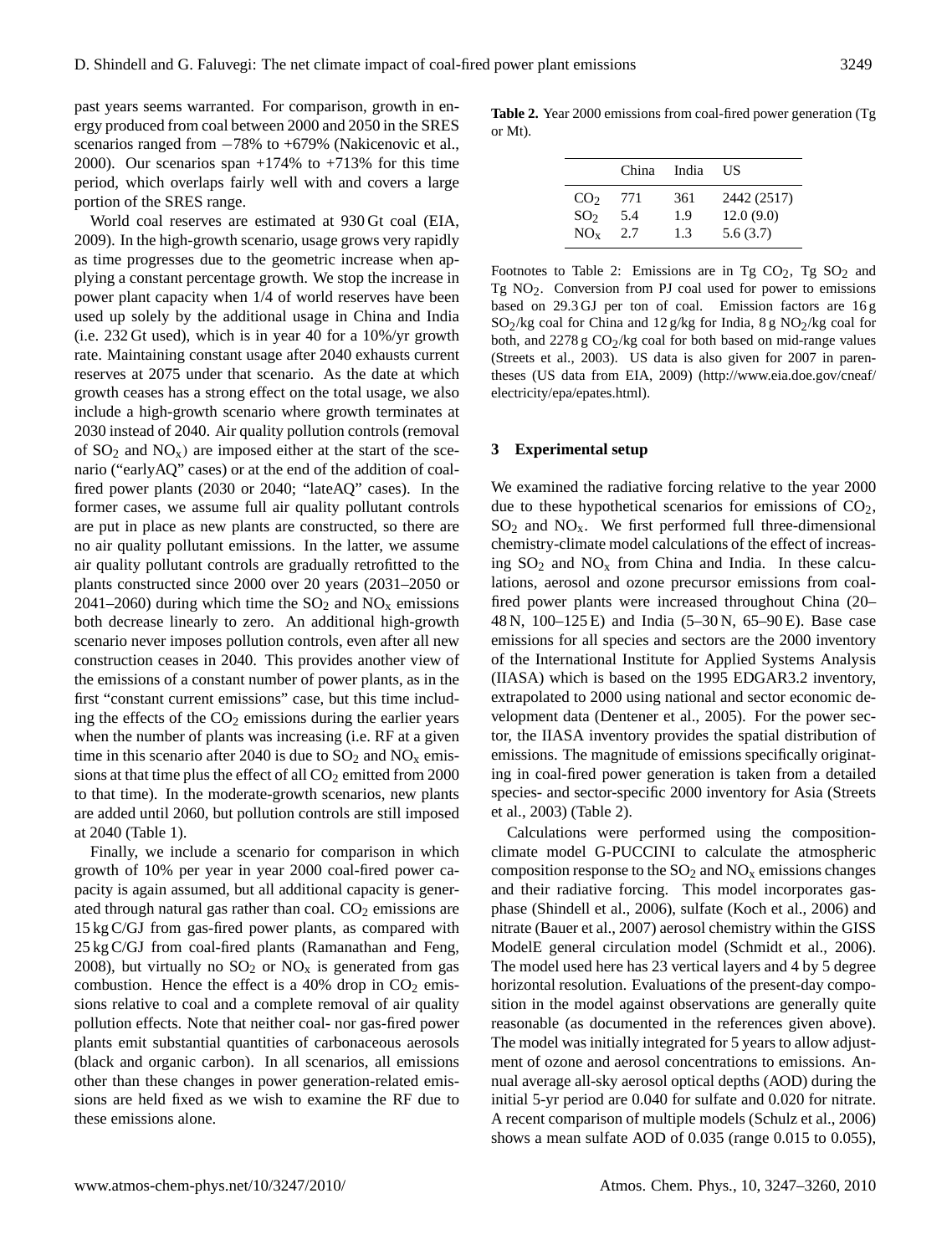

**Fig. 1.** Timeseries of global mean annual average radiative forcing for the case of constant emissions from coal burning power plants. Emissions are year 2000 emissions in China and India (upper panel) and worldwide from coal-burning power plants (lower panel). In the upper panel, values are shown for individual forcing agents as well as for the total forcing, with all values relative to 2000 and including only emissions from 2000 onward. Forcings are adjusted values at the tropopause (in all figures).

so that our values are mid-range. Observational constraints on the all-sky value are not readily available, as most of the extant measurement techniques are reliable only in clear-sky (cloud-free) conditions. Sampling clear-sky areas only, the model's global total AOD for all species is 0.14, while observations give global mean values of 0.135 (ground-based AERONET) or 0.15 (satellite composites), though these have substantial limitations in their coverage (Kinne et al., 2006). The radiative forcing per unit burden change in this model has been discussed and compared with other models previously (Shindell et al., 2008b; Schulz et al., 2006) (see discussion in Sect. 6). Following initialization, the composition response to increasing emissions was simulated from 2000 to 2040.

The direct RF due to ozone and aerosols was calculated internally within the climate model. Aerosol indirect effects (AIE) are highly uncertain (Penner et al., 2006; Forster et al., 2007) and hence not robustly characterized using a single model. To provide a rough idea of the magnitude of potential AIE, we include their effect using the conservative estimate that they are equal to the direct effect from sulfate aerosols. Calculations based on detailed modeling and observations suggest that the ratio of AIE to direct sulfate RF is  $1.5$  to  $2.0$  (Kvalevåg and Myhre,  $2007$ ), but we use a lower value of 1.0 as AIE may saturate at the very large regional sulfate loadings reached in our simulations, and recent analyses based on satellite data suggest that at least a portion of the AIE may be fairly weak (Quaas et al., 2008). We include an uncertainty of a factor of three in the AIE estimate (50%), similar to the ranges given in recent assessments (Penner et al., 2006; Forster et al., 2007) and large enough to reasonably characterize the overall uncertainty in sulfate aerosol forcing. Uncertainties in greenhouse gas forcings are neglected as these are very small in comparison with aerosol-related forcing uncertaintes.

The response to  $CO<sub>2</sub>$  emissions was calculated using impulse response functions derived from the Bern Carbon Cycle Model (Siegenthaler and Joos, 1992) based on the version used in the IPCC TAR. Exponential fits to those functions are used to calculate the  $CO<sub>2</sub>$  concentration at a given year resulting from all emissions in prior years. This approach is expected to yield fairly similar results to a more sophisticated carbon cycle model for the cases studied here, at least until the latter part of the  $21^{st}$  century when  $CO<sub>2</sub>$  level become substantially larger in some scenarios and could induce additional feedbacks. We also perform an offline calculation of the steady-state methane response to changes in modeled oxidants, as in prior work (Shindell et al., 2008a). As methane is prescribed at present-day values in the chemistry model, changes in modeled methane oxidation result solely from changes in oxidizing agents, and fully capture spatial and seasonal variations. We also include the feedback of methane on its own lifetime (using  $\delta$ ln(OH)=−0.32 $\delta$ ln(CH<sub>4</sub>) as recommended in Prather et al., 2001). We include the slow response of ozone to the decadal timescale changes in methane, the so-called primary mode ozone (Wild et al., 2001), based on prior modeling (Shindell et al., 2005). Radiative forcing from  $CO<sub>2</sub>$  and methane are calculated using the standard IPCC TAR formulation (Ramaswamy et al., 2001). All values are adjusted forcing (allowing stratospheric temperatures to respond) at the tropopause.

#### **4 Radiative forcing results**

We first examine the net radiative forcing from  $CO<sub>2</sub>$ , sulfate, ozone, methane and nitrate for the reference cases of constant emissions from power plants. These cases include only emissions from the present and future, and do not account for any prior emissions from these plants. They thus provide a reference for the effect of newly added plants, or for the effect of those emissions that can still be affected by policy for existing plants. The influence of historical emissions from current plants is discussed later (Sect. 5). Using current emissions from China and India that are largely without pollution controls (Fig. 1; upper panel), we see that there is an immediate negative overall forcing that slowly decreases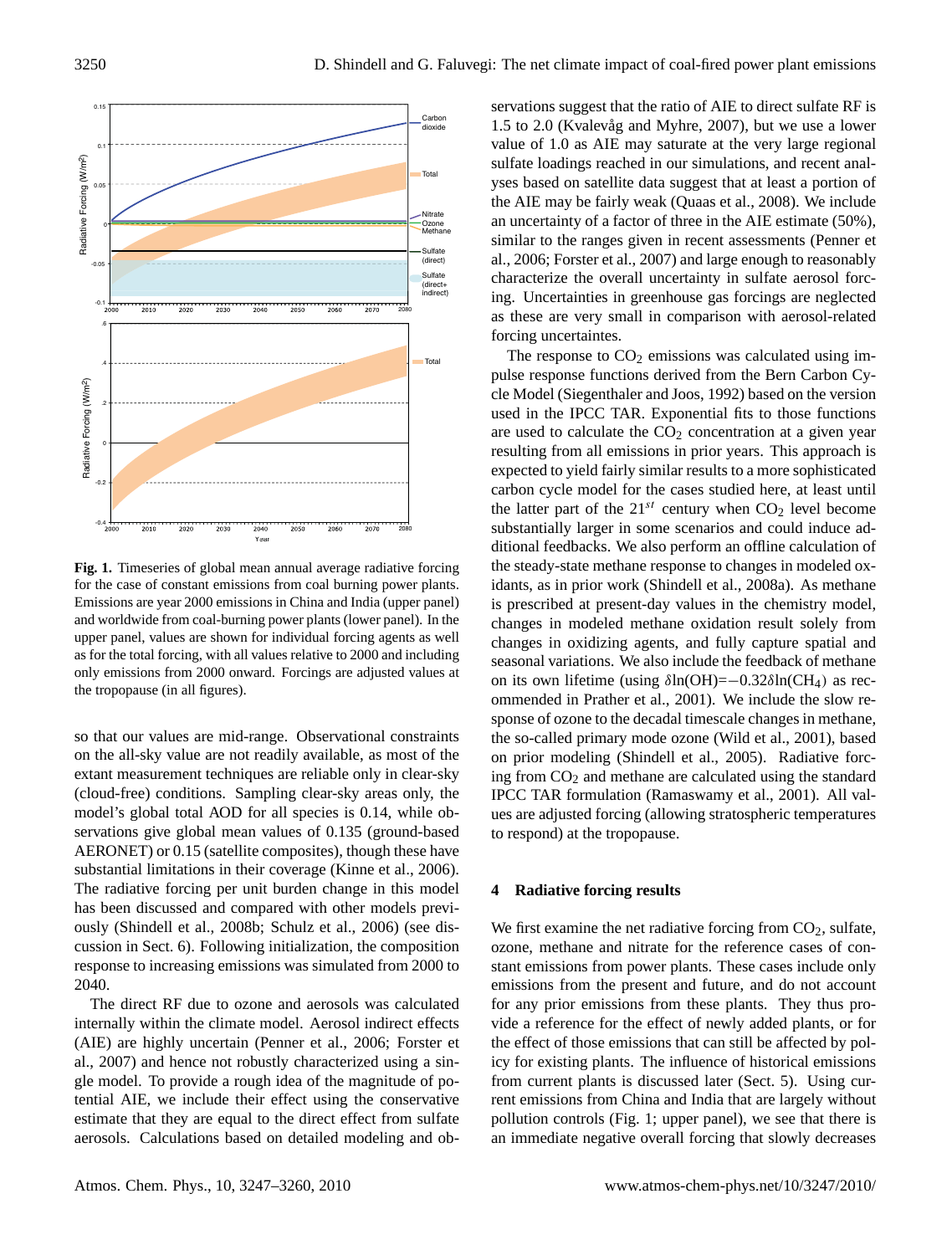with time and eventually turns into a positive forcing as  $CO<sub>2</sub>$ accumulates in the atmosphere. In addition to  $CO<sub>2</sub>$ , forcing is dominated by the direct and indirect effects of increased sulfate aerosol (due to the  $SO<sub>2</sub>$  emissions), with a small addition from reduced methane (due to increased  $NO<sub>x</sub>$  and hence ozone and OH). There are very small positive forcings from increased ozone (due to the  $NO<sub>x</sub>$  emissions) and decreased nitrate aerosol. The latter arises from a greater formation of ammonium sulfate at the expense of ammonium nitrate (as there is competition for the limited supply of ammonium). The net result is that the short-term climate impact of coal burning in power plants without pollution controls is opposite to the long-term impact, with the transition time (∼20– 40 years) highly dependent upon the magnitude of the AIE. Note that the results were highly linear despite pollutant increases up to a factor of 40. However, photochemical regimes (sunlight and cloud cover, temperature, removal rates, etc.) and background concentrations do vary with geographic location, and can lead to differences as large as a factor of 2 in the RF per unit  $SO_2$  emission change (Shindell et al., 2008a). Thus our results are specific to emissions from Asia, though typically regional differences are fairly small and well within the uncertainty ranges given here. Hence these results can also provide a fairly rough estimate for the instantaneous RF of US (or European) emissions during the early 1970s, which were comparable in magnitude to those from China and India in 2000.

To put the future forcing from added power plants in context, we also show the total forcing from current worldwide emissions from coal-burning power plants (Fig. 1; lower panel). In this case, we have assumed that air quality pollutant emissions per Gt coal burnt in other OECD countries are comparable to those in the US and in other non-OECD countries they are comparable to those in India. Total coal use was taken from EIA (2009). Results are similar to those for China and India alone but with greater magnitude and an earlier transfer time from negative to positive forcing due to the presence of air quality pollutant emission controls in many parts of the world. These results are not intended to be a control scenario, but instead serve as references for constant current emissions to allow comparison of the effects of new plants with those of existing plants and to see how forcing from a particular plant changes with time.

We next examine results from the hypothetical scenarios for additional plants in China and India (Fig. 2). The highgrowth scenarios show that the timing at which pollutant controls are imposed has an enormous effect on the net RF over the next several decades. The HighG\_earlyAQ scenario shows a net forcing of nearly  $0.7 \text{ W/m}^2$  at 2040, while the HighG lateAQ scenario has a forcing in the range of −0.3 to −1.0 W/m<sup>2</sup> . Hence until they are controlled, the air quality pollutants emitted by a steadily increasing number of power plants exert an even more powerful, but opposite sign, global mean forcing than the  $CO<sub>2</sub>$  emissions. However, the timing of pollution controls has no effect on the radiative forcing



**Fig. 2.** Timeseries of global mean annual average radiative forcing relative to the year 2000 in the various indicated scenarios. Note that the high growth scenarios are shown in red-orange-green colors and the moderate growth in blues. Forcing is the sum of contributions from carbon dioxide, sulfate, ozone, methane and nitrate. Dashed lines are those scenarios with substantial aerosol forcing (late or no pollution controls). The shaded region shows the uncertainty associated with aerosol forcing in the "High late" case as an example. All the dashed lines would have comparable uncertainty ranges (the others are omitted for visual clarity).

once those controls are fully in place, leading to identical values past 2060 in the earlyAQ and lateAQ high-growth scenarios (there will be an effect on the integrated RF felt by the Earth however, which will impact the trajectory of the surface temperature climate response even if not the final state, as discussed in Sect. 5). The high-growth scenarios show a continued increase in RF throughout the period studied despite constant emissions after 2040. The continued increase, which is still fairly rapid at 2080 (0.25  $W/m<sup>2</sup>$  per decade) results from the long adjustment time of atmospheric  $CO<sub>2</sub>$  to emissions.

The high-growth scenarios in which growth ceases at 2030 instead of 2040 show substantially less forcing during the latter part of the century. Forcing at 2080 is roughly half in comparison with the scenarios in which growth persists until 2040. A large impact is not surprising given that adding 10% per year coal-fired power generation capacity from 2030– 2039 increases annual average total coal usage by 260%.

The overall growth rate (high vs. moderate) has a greater impact on the forcing in our various scenarios in the later decades than the year at which growth ceases or even whether air quality pollution controls are imposed at all. A more modest 5% per year growth rate all the way though 2060 leads to 60% less RF at 2080 than a 10% per year growth rate through 2040. Use of gas instead of coal also leads to decreased forcing, but not as dramatic a reduction as lowering the growth rate by half.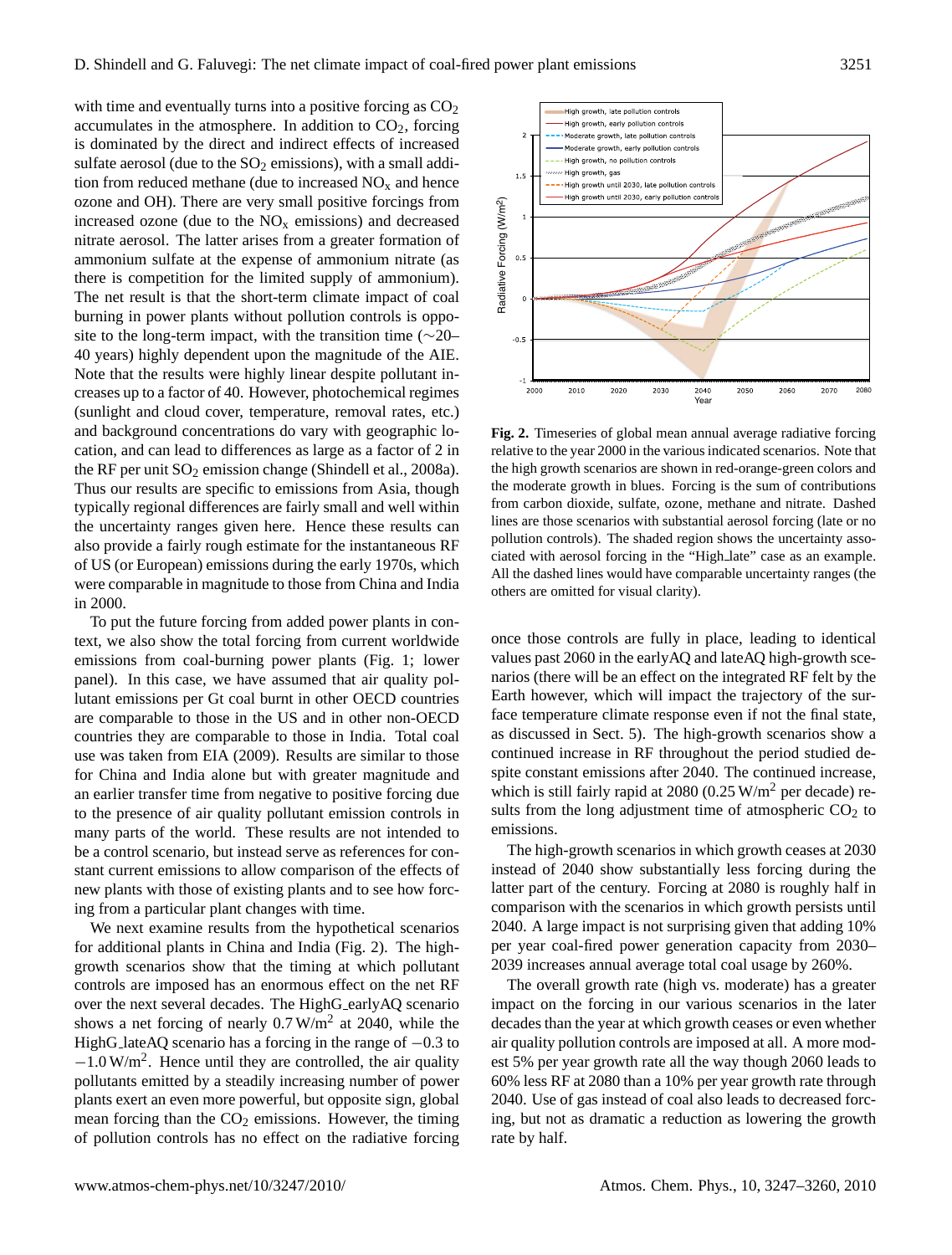

**Fig. 3.** Annual average radiative forcing for the high growth, late air quality pollution controls scenario in 2046, when the net global mean forcing is zero. The forcing includes contributions from CO2, methane, ozone, sulfate (direct plus estimated indirect), and nitrate, whose global mean values are 0.96, −0.04, 0.03, −0.99 and  $0.05 \text{ W/m}^2$ , respectively. Forcing calculations were done internally in the GISS climate model other than the aerosol indirect effects which were estimated based on the sulfate forcing as described in the text, and the methane and  $CO<sub>2</sub>$  forcings which were calculated using the TAR formulation (Ramaswamy et al., 2001).

Though the global mean forcing provides a reasonably good indication of the global mean temperatures response, regional responses depend upon the geographic distribution of forcing, and the forcing in the cases with substantial pollution from aerosols and ozone is highly uneven spatially. An interesting example of this is the year 2046 in the HighG lateAQ case, during which the global mean radiative forcing is zero (Fig. 3). The forcing from air quality pollutants is the sum of several components with varying atmospheric residence times, as discussed previously. The net effect is dominated by sulfate, whose global mean negative RF in this case is  $-0.99 \text{ W/m}^2$ , approximately 12 times larger than the sum of positive ozone and nitrate forcings (0.03 and  $0.05 \text{ W/m}^2$ , respectively). Though the global mean sulfate forcing almost exactly offsets the positive  $0.96 \text{ W/m}^2$  forcing from CO2, the various forcings do not cancel at local, regional, or even hemispheric scales. Sulfate, ozone and nitrate forcings are greatest locally over the Asian source regions, but the forcing spreads zonally (east-west) around the Northern Hemisphere given the days-to-weeks lifetime for ozone and aerosols. In contrast, the indirect methane decreases are globally fairly uniform owing to methane's much longer residence time, and offset a small portion (∼4%) of the global CO<sup>2</sup> forcing. Net forcing at 2046 in the HighG lateAQ scenario is positive  $(0.3-1 \text{ W/m}^2)$  over most of the tropics, Southern Hemisphere and the Arctic. Closer to the source, negative forcing of more than  $-10$  W/m<sup>2</sup> occurs over much of China and India, with negative values of a few tenths of a  $W/m<sup>2</sup>$  extending across most of the Northern Hemisphere mid-latitudes. Looking at the year of peak aerosol forcing



**Fig. 4.** Annual average radiative forcing in 2040 for the high growth, late air quality pollution controls scenario as in Fig. 3, but for the peak aerosol forcing year 2040 and showing zonal mean values for  $CO<sub>2</sub>$  forcing only and for the total forcing. The global mean forcing by species in W/m<sup>2</sup> are: 0.68 for  $CO_2$ ,  $-0.05$  for methane, 0.04 for ozone, −1.46 for sulfate (direct plus indirect) and 0.08 for nitrate.

in the same HighG lateAQ scenario, 2040, the zonal mean forcing is strongly negative in the Northern Hemisphere subtropics and mid-latitudes, and positive elsewhere (Fig. 4). In contrast, forcing is positive and fairly uniform in the case with early pollution controls (for which the total forcing is equivalent to the  $CO<sub>2</sub>$  forcing shown in Fig. 4). We note that zonal mean forcing is likely to be a reasonably good indicator of the zonal mean climate response, which does not closely follow the RF at regional scales but appears to be strongly related for broad latitude bands (Taylor and Penner, 1994; Shindell et al., 2007; Shindell and Faluvegi, 2009; Levy et al., 2008; Mitchell et al., 1995; Kloster et al., 2009) with the exception of polar latitudes that are highly sensitive to non-local forcing via perturbed heat transport (Shindell, 2007; Boer and Yu, 2003; Jones et al., 2007).

## **5 Climate response and historical context**

We estimate the surface temperature response to the calculated radiative forcings following the methodology used in calculation of global temperature potentials (Shine et al., 2005), but extending this to regional temperatures using prior results from transient simulations with the GISS climate model (Shindell and Faluvegi, 2009; Hansen et al., 2007). In essence, we obtain an approximation of global and regional responses by multiplying the calculated RF by the global or regional transient sensitivity which accounts for ocean inertia. While many simple global energy balance models exist, our calculations allow estimation of regional responses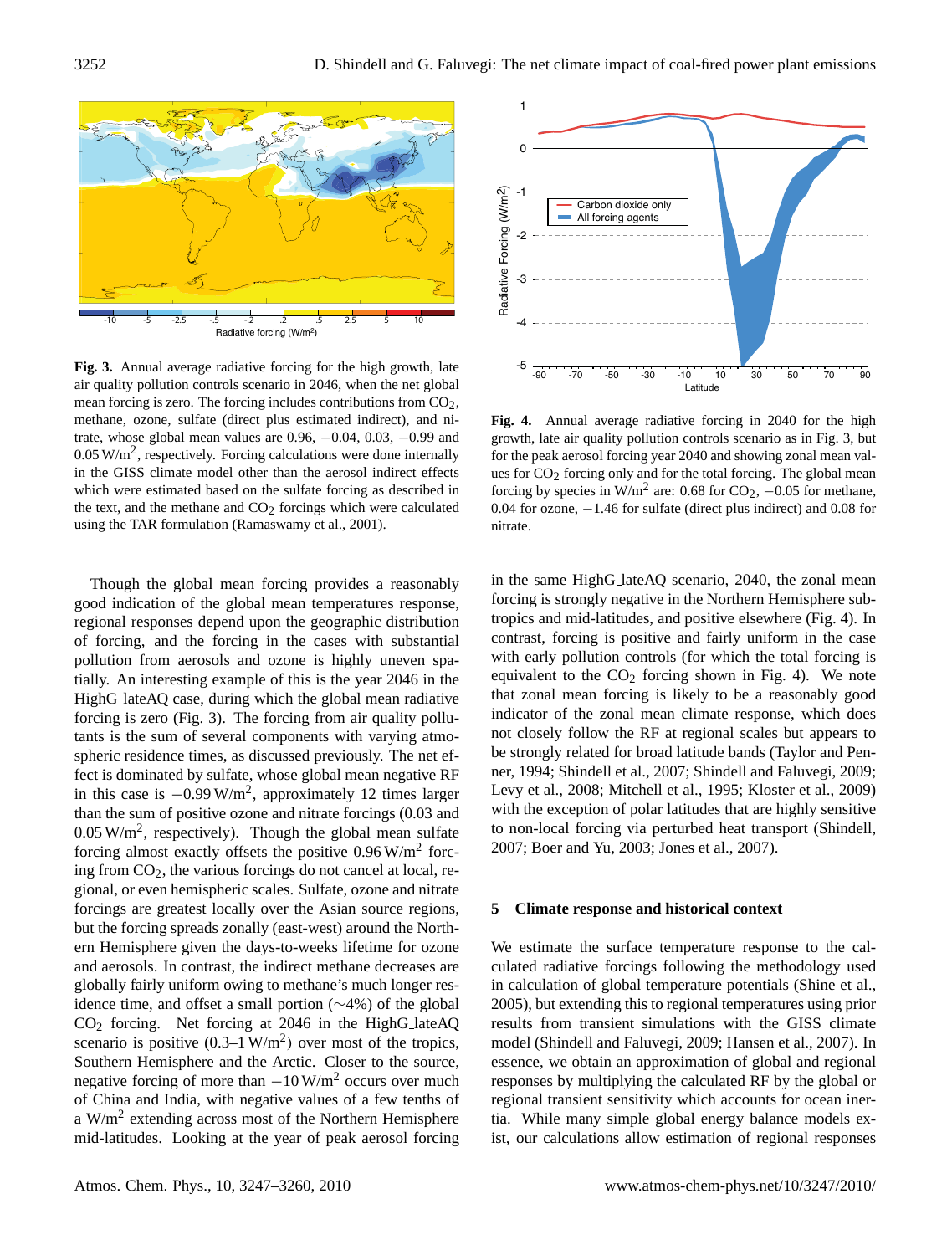including the influence of both local and remote forcings using the results of (Shindell and Faluvegi, 2009) and the spatial patterns of forcing calculated here (e.g. Fig. 3). In our calculations, the surface temperature change in area  $a$  between time 0 and time  $t$  is given by:

$$
dT_a(t) = \int_0^t \left( \left( k_{\text{SHext},a} \times F_{\text{SHext}}(t') + k_{\text{Tropics},a} \times F_{\text{Tropics}}(t') \right) \right. \\ \left. + k_{\text{NHml},a} \times F_{\text{NHml}}(t') + k_{\text{Arctic},a} \times F_{\text{Arctic}}(t') \right) / k_{\text{Global},a} \right) \\ \times f(t - t') dt'
$$

where  $F_{\text{area}}$  is the radiative forcing in the particular area (NHml is Northern Hemisphere mid-latitudes, SHext is Southern Hemisphere extratropics), and the  $k_{x,y}$ 's are the response coefficients giving temperature response in the area y to forcing in area x (Table 3). The first term in the integral represents the RF weighted by regional sensitivities while the second term,  $f(t)$ , describes the climate system's inertial response. The latter is defined as:

$$
f(t)=0.541/8.4 \exp(-t/8.4)+0.368/409.5 \exp(-t/409.5)
$$

where  $t$  is the time in years and the two exponentials represent the relatively rapid response of the land and upper ocean and the slower response of the deep ocean as reported for simulations with the Hadley Centre climate model (Boucher et al., 2009), with absolute responses scaled by 0.857 to match the transient climate sensitivity of the GISS model for consistency with the other model results used here (and as the sensitivity in the simulations used to derive the responses was high even compared with standard Hadley Centre simulations). The sum of the first coefficients in each term, 0.541 and 0.369, gives the approximate equilibrium climate sensitivity assumed here (0.91 C per W/m<sup>2</sup>; corresponding to 3.4 C for a doubling of  $CO<sub>2</sub>$ ). We do not account for any regional differences in response times, as over the decadal and longer timescales we are interested in we expect these to be of minor importance. Calculations were performed for each latitude band and for the global mean (the latter is, unsurprisingly, approximately equal to the area-weighted sum of the regional changes). In each case, our median estimate of aerosol direct  $+$  indirect forcing was included.

The resulting estimates of surface temperature change are meant to be illustrative, as the transient response may be different for forcing with alternate spatial and temporal behavior to the forcing used in the simulations from which we took the sensitivities. Ensemble simulations of a full climate model could examine the response in a more realistic manner, but are computationally expensive. These calculations, though simplified, are nonetheless useful in providing a qualitative picture of the historical and potential future impacts of coal-burning emissions on surface temperature. Note that in the HighG earlyAQ case, for which forcing is from  $CO<sub>2</sub>$ alone, our response is ∼2.1 C per trillion tons of cumulative carbon released, near the upper edge of the range of

Table 3. Regional response coefficients (C per W/m<sup>2</sup> local forcing).

| Forcing region                                                      | <b>SHext</b>                 | Tropics                      | <b>NHml</b>                  | Arctic                       | Global                       |
|---------------------------------------------------------------------|------------------------------|------------------------------|------------------------------|------------------------------|------------------------------|
| Response region<br><b>SHext</b><br>Tropics<br><b>NHml</b><br>Arctic | 0.19<br>0.09<br>0.07<br>0.06 | 0.05<br>0.24<br>0.17<br>0.16 | 0.02<br>0.10<br>0.24<br>0.17 | 0.00<br>0.02<br>0.06<br>0.31 | 0.39<br>0.47<br>0.53<br>0.64 |

Regional responses per unit forcing are the mean of responses to CO2 and sulfate taken from Fig. 1 of (Shindell and Faluvegi, 2009).

∼0.9–2.2 C per trillion tons carbon inferred from observations (Matthews et al., 2009).

The results show that the Northern Hemisphere midlatitude band responds more strongly to the projected RF changes than the global mean owing to its greater climate sensitivity (due to local cloud, water vapor and surface albedo feedbacks), while the Southern Hemisphere extratropics respond more slowly (Fig. 5). The timing of pollution controls has an enormous influence on the climate response during the first seven decades, but only a modest influence remains three decades after controls are imposed. Perhaps most significant is that the rates of warming are dramatically different in the cases with early or late pollution controls. The maximum decadal NHml warming in the early pollution controls case is 0.20 C/decade, whereas it is 0.49 C/decade in the late pollution controls case. The tropics also experiences considerably faster warming rates in the late pollution control scenario than with early pollution controls (tropical warming is very similar to the global mean values shown in Fig. 5). This may have profound effects on biological systems which face increasing difficulty in adapting to more rapid warming (Loarie et al., 2009). The Arctic response in the early pollution control scenario is qualitatively similar to other regions, but rises to more than 1.5 C by 2100. In the late pollution controls case, Arctic temperature changes are less than NHml or global mean changes during 2000 to 2050, as the mid-latitude negative forcing is partially offset by local positive forcing (Fig. 4), but warming again becomes greater in the Arctic than anywhere else past 2070.

A similar analysis can be done for the 20th century. We first consider the historical emissions patterns. Total sulfur emissions from coal burning increased markedly from the late 19th century until World War I, remained fairly level during the interwar years, and then again began a steady increase. These patterns largely followed usage, as there were only minimal pollution control efforts prior to the 1970s. Due to both pollution controls and a switch to low-sulfur coal, the rate of increase in sulfur emissions from coal burning began to slow during the 1970s, peaking around 1990 and then decreasing so that 2000 emissions are comparable to 1970 levels (Smith et al., 2004, 2001). Global sulfur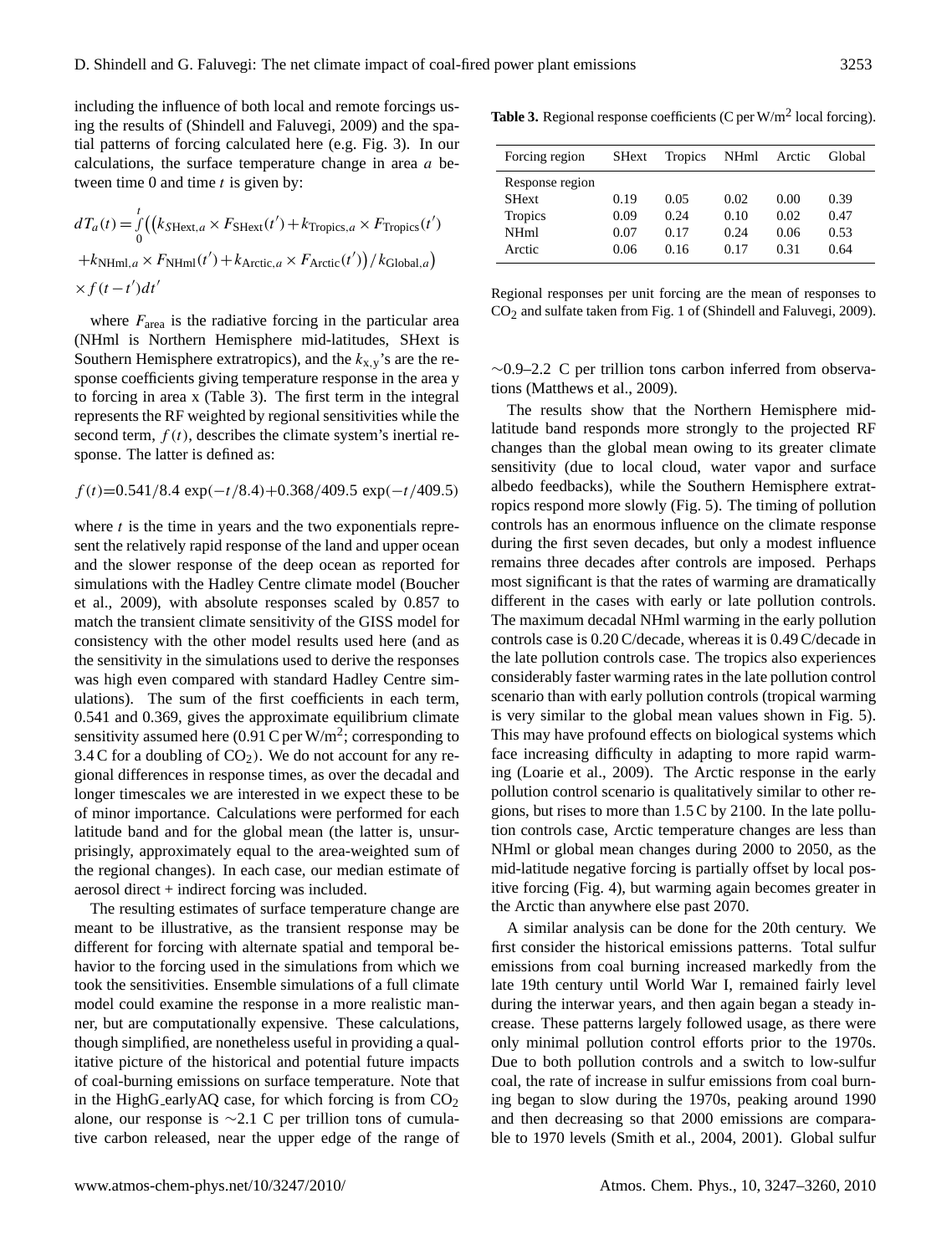

**Fig. 5.** Illustrative estimates of surface temperature (C) response to the radiative forcing using the regional temperature response calculation methodology described in the text. Response to emissions from additional coal-burning power plants in the scenarios with high growth from 2000 to 2040 is shown in the upper panel. Response to historical emissions from 1940 to 2000 and thereafter constant current emissions from worldwide coal-fired power plants is shown in the lower panel. Estimates are global means, or zonal means over the Northern Hemisphere mid-latitudes (NHml; 28–60 N), tropics (28S–28 N), Arctic (60–90 N) or Southern Hemisphere extratropics (SHext; 28–90 S). Dashed lines include air quality pollutants (late pollution control scenarios for the future; actual emissions for the past) while solid lines are  $CO<sub>2</sub>$  only early pollution control scenarios.

emissions from all sources follow a fairly similar pattern (Lefohn et al., 1999). Hence globally, the period prior to 1970 was similar to our "lateAQ" cases, in which large increases in emissions of both  $CO<sub>2</sub>$  and  $SO<sub>2</sub>$  largely offset one another, leading to weakly negative net global mean climate forcing.

In contrast, the past ∼30 years have been consistent with the "earlyAQ" scenarios in this study in the sense that  $CO<sub>2</sub>$ emissions increased greatly while those of air quality pollutants remained roughly constant. The location of coal burning is also important. Total production of coal in the US followed a similar trend to global usage, increasing greatly from the late 19th century through about 1915 and then leveling off, but production increased sharply again from 1960 onwards (Lefohn et al., 1999). As early usage was greatest in the US and Europe (Smith et al., 2004; Lefohn et al., 1999), the period up to 1970 would have seen substantial negative NHml forcing, with positive forcing over most of the Southern Hemisphere and the tropics (similar to that shown in Fig. 4, but shifted slightly northward as in Shindell et al., 2008a). Since the 1970s, RF is likely to have increased more at Northern Hemisphere mid- to high-latitudes than at lower latitudes owing to reductions in air quality pollutant emissions in developed nations and increases in emissions in developing countries.

To illustrate this, we performed surface temperature response calculations analogous to those done for the future scenarios but using the spatial pattern of North American and European power sector emissions (Shindell et al., 2008a) and scaling the  $CO<sub>2</sub>$  and sulfate forcings to the historical emissions given above for the period 1940–2000. We evaluate the response to these forcings to gauge the effect of the broad shift from pre-1970 coal-fired power plant emissions without pollution controls to post-1970 emissions with pollution controls. We find that this shift likely contributed to the accelerated global warming of recent decades relative to the mid-20th century, and to the initially slower but subsequently more rapid rise in NHml temperatures relative to the global mean or Southern Hemisphere extratropics (Fig. 5). Though our values are only rough estimates, we note that from 1970 to 2000 global mean temperatures increased by ∼0.4 C (Hansen et al., 2001), while NHml temperatures rose about 0.8 C and the Southern Hemisphere extratropics warmed ∼0.2 C (Shindell and Faluvegi, 2009). Hence it seems plausible that emissions from coal burning power plants could account for a substantial portion of the post-1970 global and regional warming trends. An overall cooling influence of fossil fuel emissions on NHml during the mid-20th century was also seen in an earlier study (Hunter et al., 1993), though that did not isolate the effects of coal from other fuels and extended only through 1989. A definitive attribution of historical trends is difficult, however, owing to uncertainties in aerosol forcing, the influence of poorly-known emissions from other activities such as residential bio- or fossil-fuel burning, and the influence of internal variability. Note that again Arctic temperature responses would lie between the global and NHml temperatures.

Thus despite increases in coal usage from only a few MtC during the preindustrial to ∼1.3 GtC by 1970 (roughly onethird of total global carbon emissions; Marland et al., 2008), the net impact of coal-burning emissions from power plants (the primary use of coal in the latter half of the 20th century) on surface temperature may have been weakly negative up to that time. The  $CO<sub>2</sub>$  emissions from that time will continue to influence climate for centuries however, eventually leading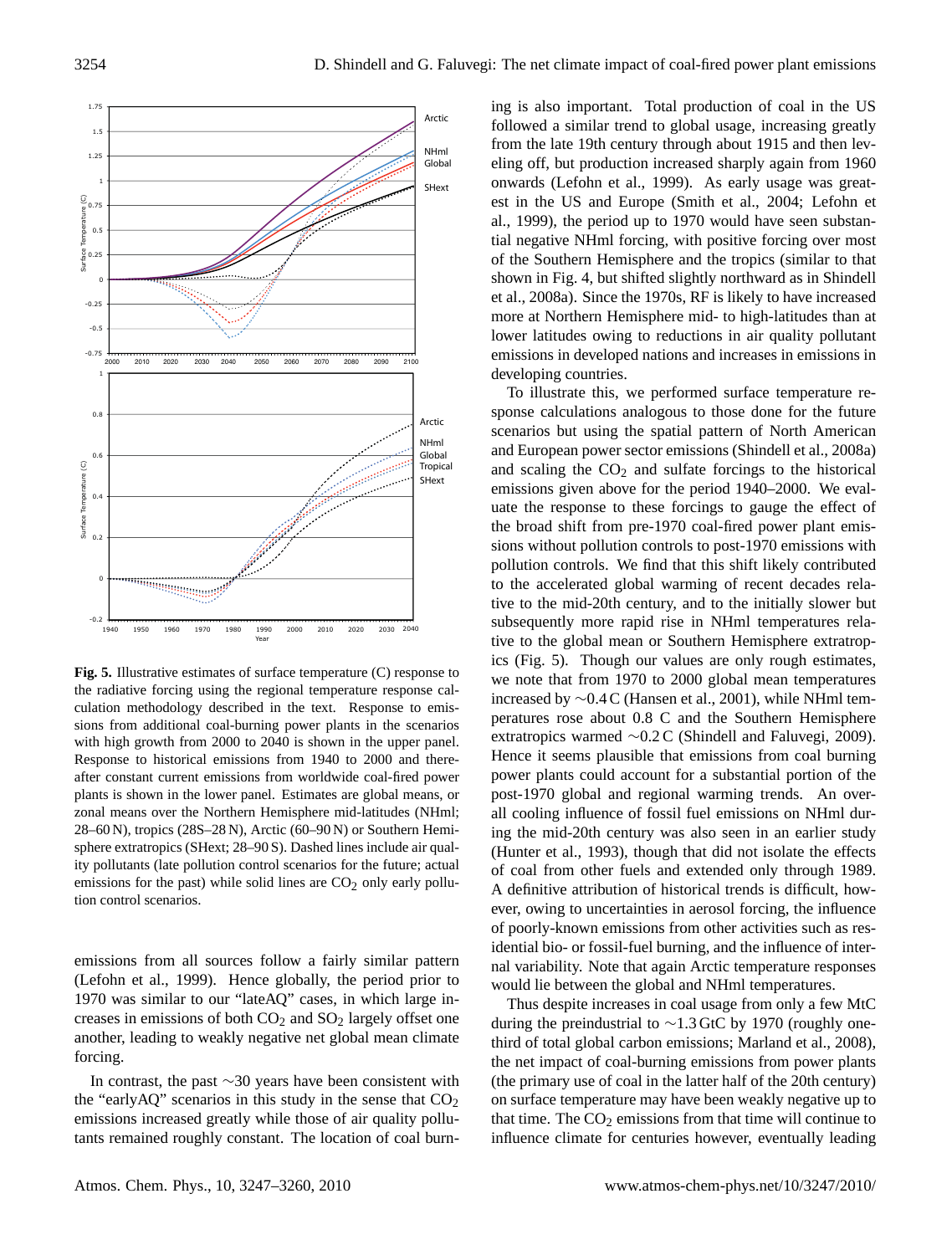to a substantial warming. This can be seen in the strong warming response during 2000 to 2040 that results from the combined effect of historical emissions of  $CO<sub>2</sub>$  and constant year 2000 emissions (Fig. 5; lower panel). It's clear that this warming is driven by the response to pre-2000 emissions of  $CO<sub>2</sub>$  since the forcing from constant current emissions alone is negative for the 2000–2020 period (Fig. 1).

The influence of coal-burning in the early 20th century is more difficult to assess. The rapid increase in US coal usage from ∼1900, when it was ∼200 Mt, to 1915, when it reached ∼550 Mt (EIA, 2009), was accompanied by concomitant increases in sulfur emissions which likely masked much of the warming from  $CO<sub>2</sub>$ . However, coal usage at that time primarily consisted of residential and industrial uses, not electricity generation. These types of combustion are typically much less complete, and hence emit large quantities of black carbon, a powerful positive short-lived radiative forcing agent. Consistent with this, the abundance of black carbon in ice cores from Greenland, downwind of the US, peaks in the early 20th century (McConnell et al., 2007). Hence even if the warming effect of  $CO<sub>2</sub>$  was largely offset by increased sulfur emissions, the net effect of emissions from the rapid increase in early 20th century coal burning would likely have been a positive RF. This may have contributed to the observed global and regional warming during roughly 1915–1930 (assuming a 1–2 decade lag in climate response to forcing). From ∼1950 to 2000, usage of coal to generate electricity increased from ∼20% of the total US usage to ∼90% (it was ∼54% in China in 2000, and ∼70% in India). Hence current emissions from coal burning without pollution controls are much more likely to have near-zero net short-term forcing than those of the early 20th century.

## **6 Uncertainties and limitations**

There are many sources of uncertainty in estimating the climate impact of future emissions, including the emission scenarios, the emissions themselves, the chemistry model and the climate response calculations. Beginning with the scenarios, the socio-economic factors that govern future growth rates cannot be reliably predicted and emissions projections are based on many assumptions. While we investigated two possible growth rates to explore sensitivity, actual trends will vary from either of those idealized projections. Under the high growth scenario, coal usage is 9.6 Gt coal in China and India for power generation at 2030, while under the moderate growth scenario it is 2.3 Gt coal. EIA projections have 3.8 Gt coal usage by China at 2030 and 0.6 Gt coal by India for all purposes (∼60–70% of current coal usage in China and India is for power (Streets et al., 2003), so  $\sim$ 2.6–3.1 Gt of the total), so our scenarios bracket those projections although our moderate scenario is much closer. The EIA projected growth rate for China decreases from 6% during 2005–2010 to less than 3% after 2015, however. As noted previously, historical growth rates have been substantially greater, so it is not obvious which path will be closer to actual future emissions.

Our scenarios also assume that when air quality pollutant controls are introduced, they are 100% effective. Though this is clearly unrealistic, the impact of residual emissions when controls are in place is likely to be quite small based on current US emissions and trends. Current air quality pollutant emissions from US coal-fired power plants create an annual average RF of less than  $0.1$  W/m<sup>2</sup> despite CO<sub>2</sub> emissions more than double those of China and India (Table 2). More importantly, from 1998 to 2007, US emissions of  $SO<sub>2</sub>$ and NO<sub>x</sub> decreased by  $\sim$ 30% and 40%, respectively. This occurred despite an overall growth in coal usage (resulting in  $CO<sub>2</sub>$  emissions increasing by  $\sim$ 7%) and air quality pollutant emissions in 1998 that were already quite reduced compared with 1970s levels. Further decreases are expected, demonstrating that technology exists to remove the vast majority of  $SO_2$  and  $NO_x$  emissions, so that the RF from residual air quality pollutant emissions if strict controls were put in place would be very small.

Our scenarios were also limited in that they explored only the impact of hypothetical additional emissions from China and India. EIA projections of total coal usage for 2005 to 2030 show 80% of total growth in these two countries, with the remainder divided nearly equally between the US and the developing world (the latter mostly in other Asian countries). It is not completely clear how much of this growth is due to usage in power plants, however, and residential and industrial use of coal may have rather different effects as it also leads to substantial emissions of carbon monoxide, black and organic carbon. Nonetheless, we can roughly estimate the contributions from other regions. The contribution of additional coal burning plants in Asia would add ∼10–15% to the estimated contribution from China and India using the EIA growth rates. The contribution of added US power plants, which are projected to grow at 1.1%/yr (EIA, 2009) and we assume generate exclusively  $CO<sub>2</sub>$  emissions, would be an additional RF of  $0.08 \text{ W/m}^2$  at 2030 and  $0.19 \text{ W/m}^2$  at 2080 from plants added between 2005 and 2030. Hence to get an estimate of the global forcing from worldwide addition of coal-fired power plants, ∼20–40% would be added to the total 2080 forcing from power plants in China and India, depending upon the scenario assumed for those countries (Fig. 2). An estimate of the total forcing from coalfired power plants should also include the forcing from existing power plants worldwide. This adds roughly another  $0.4$  W/m<sup>2</sup> at 2080, though the value would be higher if pollution controls were improved on existing plants; with a maximum addition of  $\sim$ 0.25 W/m<sup>2</sup> if all current air quality pollutant emissions were eliminated (Fig. 1). However, the value could also be lower if plants are taken out of commission, but again, neither future application of pollutant controls nor plant lifetimes cannot be reliably projected.

Another large source of uncertainty is our incomplete knowledge of the emission factors for coal combustion and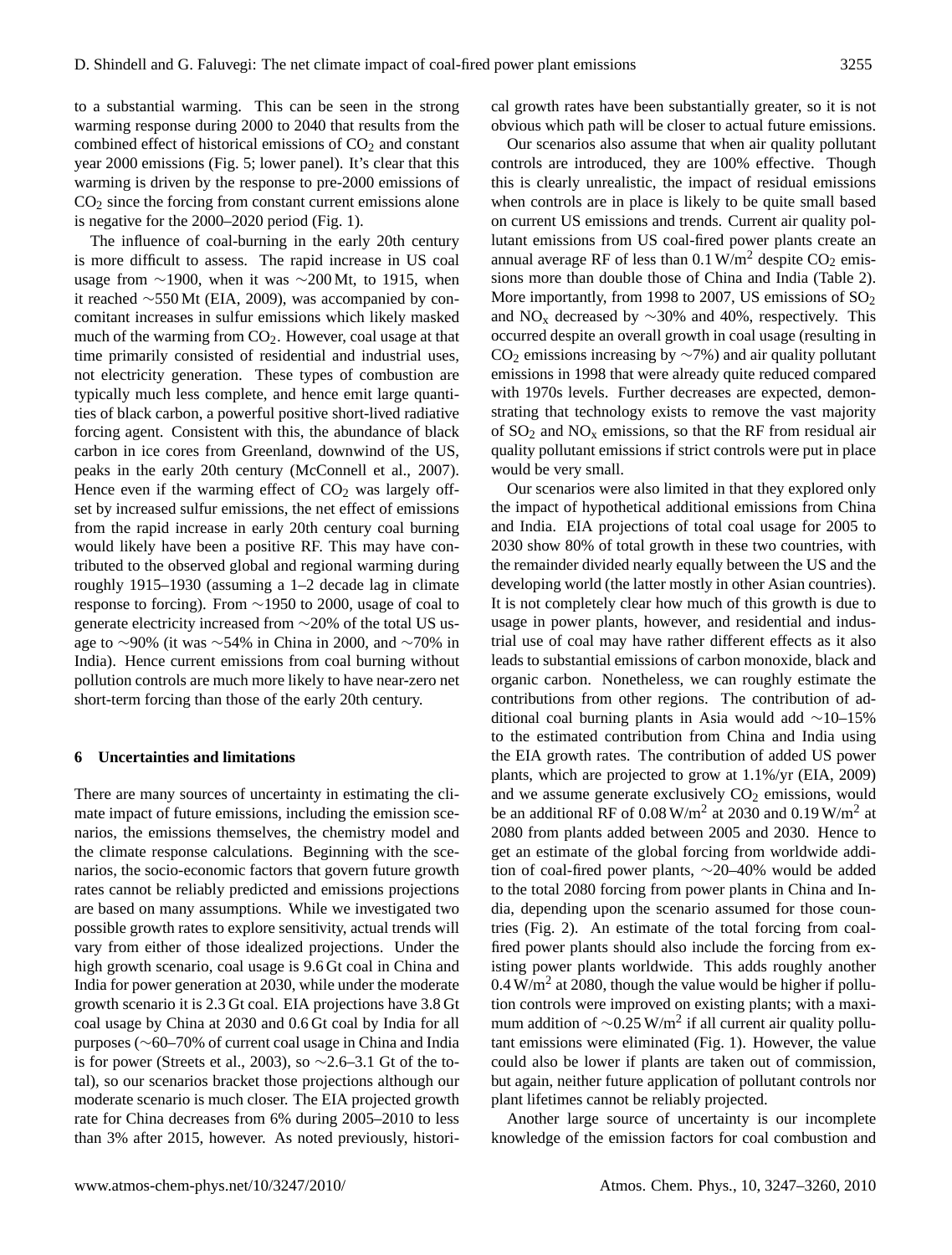from the substantial variation from location to location that results from differences in coal burning techniques and in the composition of the source coal, especially its sulfur content. The leads to a very large range in emission factors for  $SO_2$ , which spans  $4-113$  g  $SO_2/kg$  coal for China and 8–16 g/kg for India (Streets et al., 2003). Values for  $NO<sub>x</sub>$ are more consistent, with a range of  $5-12$  g NO<sub>2</sub>/kg coal for both countries, while the emission factors for  $CO<sub>2</sub>$  are quite well known, with a range of only 2243–2313 g/kg. We used emission factors of 16 g/kg for China and 12 g/kg for India for  $SO_2$ , and  $8 g/kg NO_x$  and  $2278 g/kg CO_2$  for both countries, leading to the current emissions given in Table 2. For comparison, another estimate gives 8.9 Mt for Chinese SO<sub>2</sub> emissions from coal-burning power plants in 2000 (Yang and Schreifels, 2003), and hence is somewhat larger than the 5.4 Mt value we used, highlighting the uncertainty in current sulfur emissions. Future emission factors could be substantially different, depending, for example, on the availability of low-sulfur coal as demand increases. This would clearly affect the magnitude of air quality pollutant RF during the period prior to full pollution controls taking effect.

Future technology may also be developed to limit carbon dioxide emissions. Were carbon capture and sequestration (CCS) technology to be eventually commercialized and deployed, additional  $CO<sub>2</sub>$  emissions after CCS was installed might be dramatically lower. However, emissions up through the time of CCS installation would continue to drive a slow increase in atmospheric  $CO<sub>2</sub>$ , leading to a continued increase in RF (albeit a much slower one than in our scenarios). Given the time required to perfect and expand the technology, as well as to deploy an enormous network of  $CO<sub>2</sub>$  pipelines, it seems extremely unlikely that CCS will be operating on a majority of power plants during the next several decades. We note also that even with CCS, emissions of  $CO<sub>2</sub>$  are still estimated at 255–442 g/kWh from extraction and transportation of coal and residual emissions versus 790–1020 g/kWh without CCS (Jacobson, 2009). This highlights how consideration of the full life-cycle of coal use would become increasingly important as pollution controls at the power plants themselves become more effective.

The models used in this study also have their limitations and uncertainties. The atmospheric composition model was run at  $4\times5$  degree horizontal resolution, which may limit its ability to accurately represent some aspects of atmospheric chemistry and of the interaction between small-scale cloud processes and gases or aerosols. Comparison of multiple models provides an idea of the uncertainty associated with differing physical representations of chemistry and coupling to the hydrologic cycle. For example, both the sulfate burden per unit  $SO_2$  emission and the RF per Tg sulfate burden were ∼40–45% greater in the GFDL model than in the GISS model in a recent study (Shindell et al., 2008b). Across a wide range of models, the standard deviation of sulfate aerosol RF per unit load was found to be 24% (Schulz et al., 2006). These uncertainties are consistent with the large possible range for estimates of aerosol effects used here, as discussed previously. Additionally, the model used here did not include mixing of different aerosol types (so-called "internal" mixing). This can influence the optical properties of sulfate in the presence of other types of particulate such as black carbon.

Finally, the climate response calculation used here was of course a highly simplified representation of the climate system. Future work using improved modeling tools would help determine the importance of these various factors, though we do not expect them to change the overall qualitative picture presented here (given the large uncertain in aerosol forcing included already). Future work could also explore aspects of the climate response to emissions other than surface temperature, such as circulation or precipitation (e.g. Ming and Ramaswamy, 2009; Wang et al., 2009).

## **7 Impacts and conclusions**

Aside from their impact on climate and air pollution, coal plants are the largest anthropogenic source of mercury emissions, with emissions from Chinese coal burning alone accounting for ∼5% of global discharge in 1995 (Zhang et al., 2002). With usage of coal in China having increased by  $~\sim$ 75% between 1995 and 2006 (EIA, 2009), China's mercury emissions from coal burning may already be nearly 10% of global emissions. In addition, coal burning generates more than 125 million tons of waste (ash, sludge and slag) each year in the US annually (Environmental Protection Agency, 1999; The New York Times, 2009), roughly the same amount of waste as the municipal solid waste sent to landfills from every city in the country. This coal combustion waste contains lead, mercury, and arsenic, and the EPA has identified 63 sites where heavy metals from coal waste ponds have contaminated ground water in the US (The New York Times, 2009). Coal mining itself generates additional emissions, including methane vented from mines and emissions from mechanical extraction and transportation of coal, and can lead to environmental damage such as filling in streams with earth from mountaintop removal. As discussed previously, there are substantial adverse impacts on human health from the fine particulate formed from coal burning emissions, with estimated impact on more than 20 000 US lives each year and substantially larger numbers in Asia where hazardous trace elements such as arsenic or fluorine are emitted during residential coal burning (Finkelman et al., 1999). Ideally, assessment of the environmental effects of coal-fired power plants should include all these effects, especially when the cost of electricity from these plants is compared with alternative sources of electricity generation.

We find that while the near-term effect of air quality pollutants is to mask warming by  $CO<sub>2</sub>$ , leading to a net overall near-term cooling effect, this does not imply that warming will not eventually take place. Worldwide application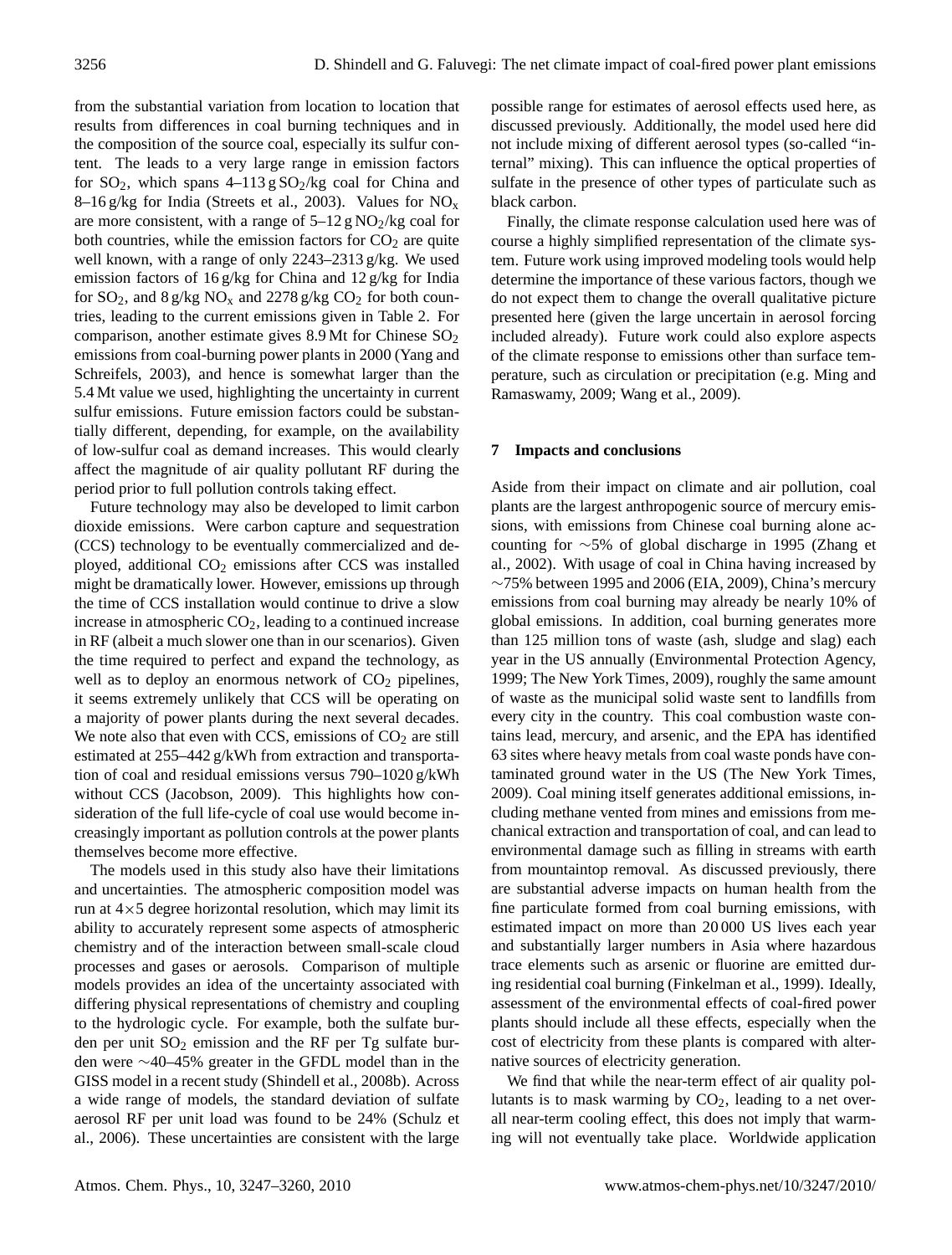of pollution control technology in use in Western developed countries and Japan along with continued  $CO<sub>2</sub>$  emissions would lead to strong positive forcing in the long term irrespective of whether the pollution controls are applied immediately or several decades from now. Continued emissions at current (year 2000) pollutant and  $CO<sub>2</sub>$  levels may have little near-term effect on climate, but the climate 'debt' from CO<sup>2</sup> forcing will continue to mount. Once pollution controls are put into place as society demands cleaner air it will rapidly come due, leading to a "double warming" effect (Fuglestvedt et al., 2009) as simultaneous reductions in sulfate and increases in  $CO<sub>2</sub>$  combine to accelerate global warming. The only way to avoid this would be not to impose pollution controls and to perpetually increase sulfur-dioxide emissions, which would lead to a staggering cost in human health and is clearly unsustainable.

Our results also demonstrate that regional forcing and resulting regional climate change may substantially depart from the global mean when emissions include both shortand long-lived pollutants (as in other sectoral studies such as Shindell et al., 2008a; Aunan et al., 2009). This reinforces the fact that metrics which may be useful at the global scale, such as global mean RF or global warming potential (GWP) summed over the various emitted species, are inadequate to describe regional changes. The case of zero net global mean forcing at 2046 (Fig. 3) exemplifies this limitation as regional responses are certainly non-zero (Fig. 5). Our results demonstrate that owing to the different lifetimes of climate forcing agents, emissions from a particular activity can have greatly differing impacts on areas near to and far from the emission sources. As surface temperature responses are related to forcing location (Shindell and Faluvegi, 2009), this suggests that regional forcing may be a more useful indicator of regional climate response than global forcing in cases with substantial forcing from air quality pollutants. The regional temperature response calculations we introduce here (Sect. 5) could be computed for a variety of emission scenarios were regional forcings known, and would also allow computation of regional temperature potentials as metrics. These may provide useful insight into regional impacts.

Design of metrics that capture rates of climate change poses further challenges. We showed that the timing of pollution controls greatly influenced the maximum rate of warming that takes place. A standard metric such as GWP integrates RF from an emissions pulse over time, so if GWPs from time-varying emissions were summed at a particular point in time (e.g. 100-years in the future), they would show an effect were air quality pollutants included in addition to  $CO<sub>2</sub>$ , but they would not clearly reveal the maximum warming rate during that time. A metric such as global temperature potential (GTP) (Shine et al., 2005) could also be used to assess the impact of time-varying emissions by summing their GTPs. For the latter part of our simulations, it would show little difference between the early and late pollution control scenarios as the 2080–2100 temperature changes are quite similar (Fig. 5), and thus would also not reveal the stark regional and temporal differences between the scenarios. Global metrics can be quite useful for estimating certain quantities at specific times, and they would likely characterize the response to  $CO<sub>2</sub>$  emissions quite well as this response is much more spatially and temporally smooth (e.g. Figs. 4 and 5). However, the results presented here highlight how a global metric used at a particular time horizon provides only a rather limited view of some of the most important impacts when multiple-pollutant emission scenarios are considered. Hence policy decisions should ideally consider timedependent regional responses, though these are clearly much more complex than using a global metric evaluated at a single point in time.

The results demonstrate that decisions made for the sake of air quality policy will have an enormous impact on climate forcing from coal-fired power plants over the next several decades (consistent with implications of other studies, e.g. Dufresne et al., 2005; Shindell et al., 2008b; Hayhoe et al., 2002; Levy et al., 2008; Kloster et al., 2008, 2009). For comparison, the total forcing from all activities and emissions was estimated to range from 2.8 to  $6.6 \,\mathrm{W/m^2}$  at 2080 under the scenarios used in recent IPCC assessments (Intergovernmental Panel on Climate Change, 2001). Hence the ∼1.5–2 W/m<sup>2</sup> forcing under the high growth scenarios (Fig. 2 for Asia plus the US contribution discussed in the text) indicates the potential of continued addition of coalburning power plants in China, India and the US to contribute a substantial fraction of the total projected climate forcing. A relatively steady warming would result from the gradual rise in RF under the early pollution control scenarios. In contrast, late application of pollution controls would lead to coal-burning emissions from power plants contributing a moderate cooling globally and at Northern Hemisphere mid-latitudes during the first half of the century in the various scenarios. Such an effect could in fact already be contributing to the slower rates of warming during the 21st century relative to the latter decades of the 20th, though this might also result from internal variability (Easterling and Wehner, 2009). However, emissions under the late pollution controls case would exert a strong warming influence in the latter part of the century as the aerosol masking of  $CO<sub>2</sub>$  RF is removed, leading to extremely rapid warming rates, especially at Northern Hemisphere mid-latitudes. While the relatively high growth rates assumed here may provide an upper estimate of the total magnitude of climate forcing, in January 2009 the Chinese government announced plans to increase coal production 30% by 2015 to meet its energy needs (The China Post, 2009), so substantial growth does seem likely.

*Acknowledgements.* We thank G. A. Schmidt and two anonymous reviewers for helpful comments and NASA for supporting this work.

Edited by: J. Quaas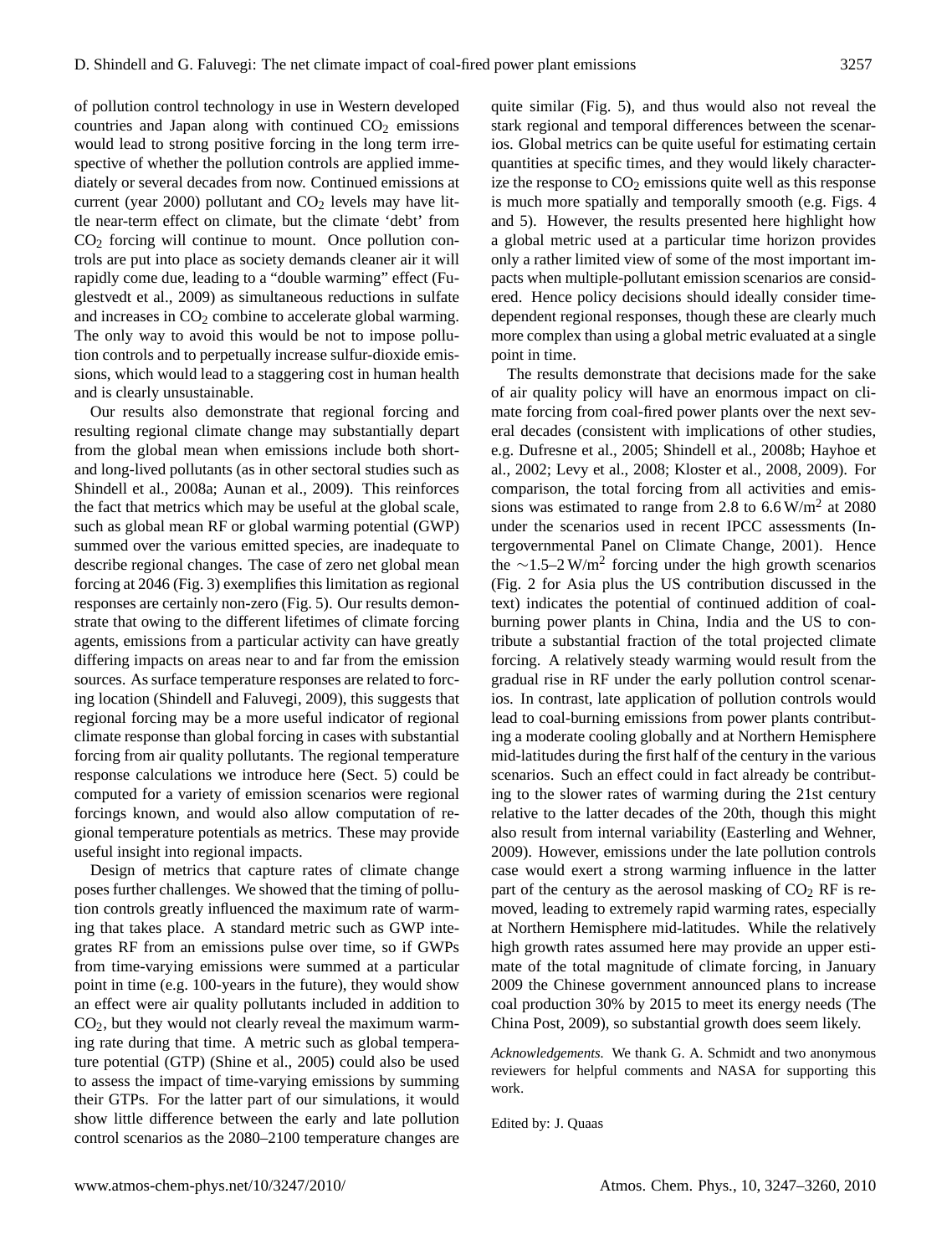## **References**

- Andreae, M. O., Jones, C. D., and Cox, P. M.: Strong present-day aerosol cooling implies a hot future, Nature, 435, 1187–1190, 2005.
- Aunan, K., Berntsen, T. K., Myhre, G., Rypdal, K., Streets, D. G., Woo, J., and Smith, K. R.: Radiative forcing from household fuel burning in Asia, Atmos. Env., 43, 5674–5681, 2009.
- Bauer, S. E., Koch, D., Unger, N., Metzger, S. M., Shindell, D. T., and Streets, D. G.: Nitrate aerosols today and in 2030: a global simulation including aerosols and tropospheric ozone, Atmos. Chem. Phys., 7, 5043–5059, 2007, [http://www.atmos-chem-phys.net/7/5043/2007/.](http://www.atmos-chem-phys.net/7/5043/2007/)
- Berntsen, T. K., Fuglestvedt, J. S., Myhre, G., Stordal, F., and Berglen, T.: Abatement of greenhouse gases: Does location matter?, Clim. Change, 74, 377–411, 2006.
- Boer, G. and Yu, B.: Climate sensitivity and response, Clim. Dyn., 20, 415–429, 2003.
- Charlson, R. J., Schwartz, S. E., Hales, J. M., Cess, R. D., Coakley, J. A. J., Hansen, J. E., and Hofmann, D. J.: Climate forcing by anthropogenic aerosols, Science, 255, 423–430, 1992.
- Dentener, F., Stevenson, D., Cofala, J., Mechler, R., Amann, M., Bergamaschi, P., Raes, F., and Derwent, R.: The impact of air pollutant and methane emission controls on tropospheric ozone and radiative forcing: CTM calculations for the period 1990– 2030, Atmos. Chem. Phys., 5, 1731–1755, 2005, [http://www.atmos-chem-phys.net/5/1731/2005/.](http://www.atmos-chem-phys.net/5/1731/2005/)
- Dufresne, J.-L., Quaas, J., Boucher, O., Denvil, S., and Fairhead, L.: Contrasts in the effects on climate of anthropogenic sulfate aerosols between the 20th and the 21st century, Geophys. Res. Lett., 32, L21703, doi:10.1029/2005GL023619, 2005.
- Easterling, D. R. and Wehner, M. F.: Is the climate warming or cooling?, Geophys. Res. Lett., 36, L08706, doi:10.1029/2009GL037810, 2009.
- Environmental Protection Agency: Technical background document for the supplemental report to congress on remaining fossil fuel combustion wastes: Industry statistics and waste management practices, US EPA, 61, 1999.
- Finkelman, R. B., Belkin, H. E., and Zheng, B.: Health impacts of domestic coal use in China, Proc. Natl. Acad. Sci., 96, 3427– 3431, 1999.
- Forster, P., Ramaswamy, V., Artaxo, P., Berntsen, T., Betts, R., Fahey, D. W., Haywood, J. L., J., Lowe, D. C., Myhre, G., Nganga, J., Prinn, R., Raga, G., Schulz, M., and Van Dorland, R.: Changes in atmospheric constituents and in radiative forcing, in: Climate change 2007: The physical science basis, edited by: Solomon, S., Cambridge University Press, New York, 2007.
- Fuglestvedt, J., Berntsen, T., Myhre, G., Rypdal, K., and Skeie, R. B.: Climate forcing from the transport sectors, Proc. Natl. Acad. Sci., 105, 454–458, 2008.
- Fuglestvedt, J. S., Berntsen, T. K., Eyring, V., Isaksen, I. S., Lee, D., and Sausen, R.: Shipping emissions: From cooling to warming of climate – and reducing impacts on health, Environ. Sci. Technol., 43, 9057–9062, 2009.
- Hansen, J., Ruedy, R., Sato, M., Imhoff, M., Lawrence, W., Easterling, D., Peterson, T., and Karl, T.: A closer look at United States and global surface temperature change, J. Geophys. Res., 106, 23947–23963, 2001.
- Hansen, J., Sato, M., Ruedy, R., Kharecha, P., Lacis, A., Miller, R. L., Nazarenko, L., Lo, K., Schmidt, G. A., Russell, G., Aleinov,

I., Bauer, S., Baum, E., Cairns, B., Canuto, V., Chandler, M., Cheng, Y., Cohen, A., Genio, A. D., Faluvegi, G., Fleming, E., Friend, A., Hall, T., Jackman, C., Jonas, J., Kelley, M., Kiang, N. Y., Koch, D., Labow, G., Lerner, J., Menon, S., Novakov, T., Oinas, V., Perlwitz, J., Perlwitz, J., Rind, D., Romanou, A., Schmunk, R., Shindell, D., Stone, P., Sun, S., Streets, D., Tausnev, N., Thresher, D., Unger, N., Yao, M., and Zhang, S.: Climate simulations for 1880–2003 with GISS modelE, Clim. Dyn., 29, 661–696, 2007.

- Hayhoe, K., Kheshgi, H. S., Jain, A. K., and Wuebbles, D. J.: Substitution of natural gas for coal: Climatic effects of utility sector emissions, Clim. Change, 54, 107–139, 2002.
- Hunter, D. E., Schwartz, S. E., Wagener, R., and Benkovitz, C. M.: Seasonal, latitudinal, and secular variations in temperature trends: Evidence for influence of anthropogenic sulfate, Geophys. Res. Lett., 20, 2455–2458, 1993.
- Intergovernmental Panel on Climate Change: Climate change 2001, edited by: Houghton, J. T., Ding, Y., Griggs, D. J., et al., Cambridge University Press, Cambridge, 881 pp., 2001.
- Jacobson, M. Z.: Review of solutions to global warming, air pollution, and energy security, Energy Environ. Sci., 2, 148–173, 2009.
- Jones, A., Haywood, J. M., and Boucher, O.: Aerosol forcing, climate response and climate sensitivity in the Hadley Centre climate model, J. Geophys. Res., 112, D20211, doi:10.1029/2007JD008688, 2007.
- Kinne, S., Schulz, M., Textor, C., Guibert, S., Balkanski, Y., Bauer, S. E., Berntsen, T., Berglen, T. F., Boucher, O., Chin, M., Collins, W., Dentener, F., Diehl, T., Easter, R., Feichter, J., Fillmore, D., Ghan, S., Ginoux, P., Gong, S., Grini, A., Hendricks, J., Herzog, M., Horowitz, L., Isaksen, I., Iversen, T., Kirkevåg, A., Kloster, S., Koch, D., Kristjansson, J. E., Krol, M., Lauer, A., Lamarque, J. F., Lesins, G., Liu, X., Lohmann, U., Montanaro, V., Myhre, G., Penner, J., Pitari, G., Reddy, S., Seland, O., Stier, P., Takemura, T., and Tie, X.: An AeroCom initial assessment – optical properties in aerosol component modules of global models, Atmos. Chem. Phys., 6, 1815–1834, 2006,

[http://www.atmos-chem-phys.net/6/1815/2006/.](http://www.atmos-chem-phys.net/6/1815/2006/)

Kloster, S., Dentener, F., Feichter, J., Raes, F., van Aardenne, J., Roeckner, E., Lohmann, U., Stier, P., and Swart, R.: Influence of future air pollution mitigation strategies on total aerosol radiative forcing, Atmos. Chem. Phys., 8, 6405–6437, 2008, [http://www.atmos-chem-phys.net/8/6405/2008/.](http://www.atmos-chem-phys.net/8/6405/2008/)

Kloster, S., Dentener, F., Feichter, J., Raes, F., Lohmann, U., Roeckner, E., and Fischer-Bruns, I.: A GCM study of future cli-

- mate response to aerosol pollution reductions, Clim. Dynam., doi:10.1007/s00382-009-0573-0, in press, 2009. Koch, D., Schmidt, G., and Field, C.: Sulfur, sea salt and radionuclide aerosols in giss modele, J. Geophys. Res., 111, D06206,
- doi:10.1029/2004JD005550, 2006. Koch, D., Bond, T., Streets, D., and Unger, N.: Linking future
- aerosol radiative forcing to shifts in source activities, Geophys. Res. Lett., 34, L05821, doi:10.1029/2006GL028360, 2007.
- Kvalevåg, M. M. and Myhre, G.: Human impact on direct and diffuse solar radiation during the industrial era, J. Clim., 20, 4874– 4883, 2007.
- Lefohn, A. S., Husar, J. D., and Husar, R. B.: Estimating historical anthropogenic global sulfur emission patterns for the period 1850–1990, Atmos. Env., 33, 3435–3444, 1999.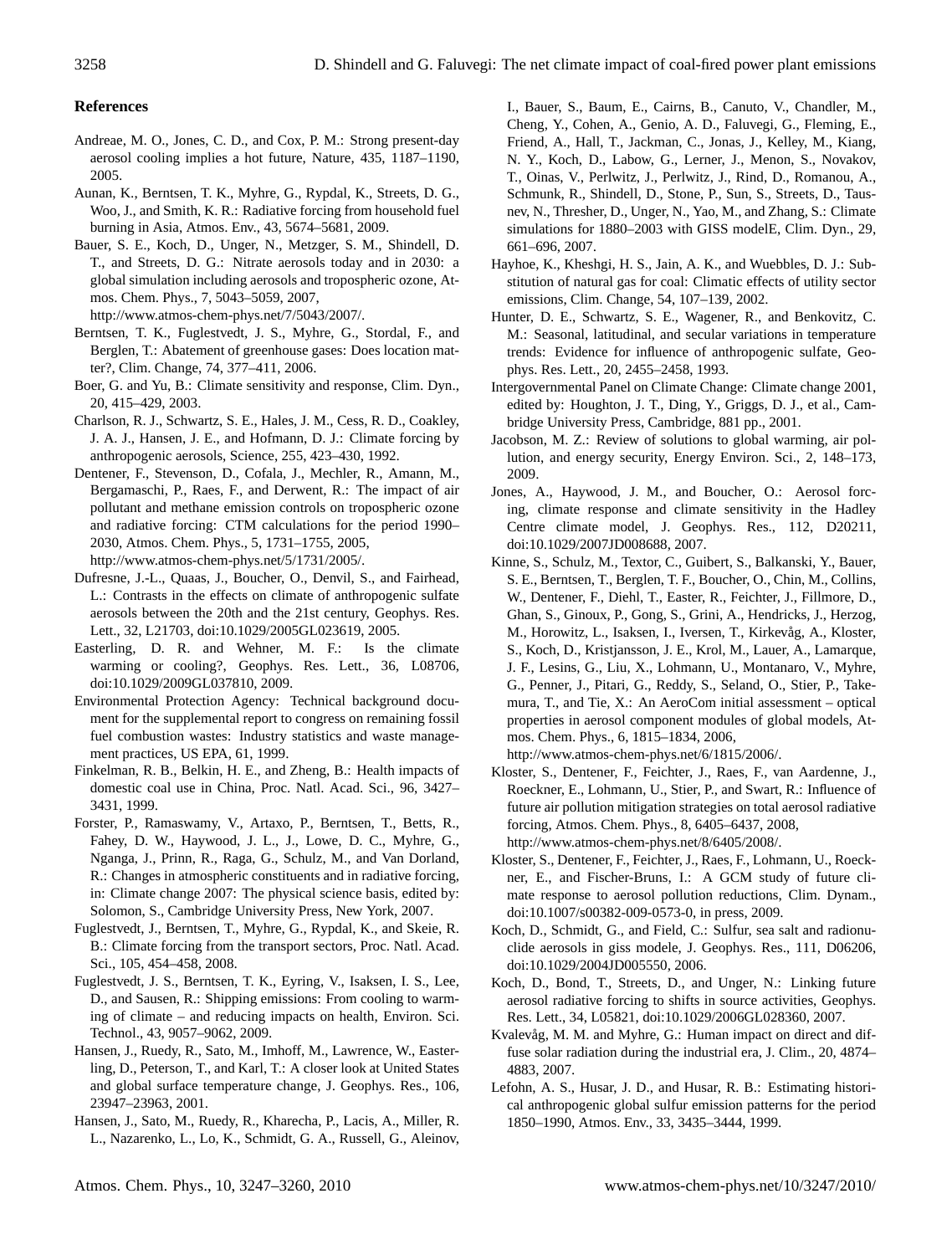- Levy, H., Schwarzkopf, M. D., Horowitz, L., Ramaswamy, V., and Findell, K. L.: Strong sensitivity of late 21st century climate to projected changes in short-lived air pollutants, J. Geophys. Res., 113, D06102, doi:10.1029/2007JD009176, 2008.
- Loarie, S. R., Duffy, P. B., Hamilton, H., Asner, G. P., Field, C. B., and Ackerly, D. D.: The velocity of climate change, Nature, 462, 1052–1055, 2009.
- Marland, G., Boden, T. A., and Andres, R. J.: Global, regional, and national fossil fuel  $CO<sub>2</sub>$  emissions, in trends: A compendium of data on global change, Carbon Dioxide Information Analysis Center, Oak Ridge National Laboratory, US Department of Energy, Oak Ridge, 2008.
- Matthews, H. D., Gillett, N. P., Stott, P. A., and Zickfeld, K.: The proportionality of global warming to cumulative carbon emissions, Nature, 459, 829–832, 2009.
- McConnell, J., Edwards, R., Kok, G., Flanner, M., Zender, C., Saltzman, E., Banta, J., Pasteris, D., Carter, M., and Kahl, J.: 20th-century industrial black carbon emissions altered Arctic climate forcing, Science, 317, 1381–1384, 2007.
- Ming, Y. and Ramaswamy, V.: Nonlinear climate and hydrological responses to aerosol effects, J. Climate, 22, 1329–1339, 2009.
- Mitchell, J. F. B., Davis, R. A., Ingram, W. J., and Senior, C. A.: On surface temperature, greenhouse gases, and aerosols: Models and observations, J. Clim., 8, 2364–2386, 1995.
- Nakicenovic, N., Alcamo, J., Davis, G., et al.: IPCC special report on emissions scenarios, Cambridge University Press, Cambridge, UK, 570 pp., 2000.
- Penner, J. E., Quaas, J., Storelvmo, T., Takemura, T., Boucher, O., Guo, H., Kirkevåg, A., Kristjánsson, J. E., and Seland, Ø.: Model intercomparison of indirect aerosol effects, Atmos. Chem. Phys., 6, 3391–3405, 2006,

[http://www.atmos-chem-phys.net/6/3391/2006/.](http://www.atmos-chem-phys.net/6/3391/2006/)

- Prather, M. J., Ehhalt, D., Dentener, F., Derwent, R. G., Dlugokencky, E. J., Holland, E. A., Isaksen, I. S., Katima, J., Kirchhoff, V., Matson, P., Midgley, P., and Wang, M.: Atmospheric chemistry and greenhouse gases, in: Climate change 2001, edited by: Houghton, J. T., Cambridge Univ. Press, Cambridge, 239-287, 2001.
- Quaas, J., Boucher, O., Bellouin, N., and Kinne, S.: Satellite-based estimate of the direct and indirect aerosol climate forcing, J. Geophys. Res., 113, D05204, doi:10.1029/2007JD008962, 2008.
- Ramanathan, V. and Feng, Y.: On avoiding dangerous anthropogenic interference with the climate system: Formidable challenges ahead, Proc. Natl. Acad. Sci., 105, 14245–14250, 2008.
- Ramaswamy, V., Boucher, O., Haigh, J. D., Hauglustaine, D. A., Haywood, J., Myhre, G., Nakajima, T., Shi, G. Y., and Solomon, S.: Radiative forcing of climate change, in: Climate change 2001, edited by: Houghton, J. T., Cambridge Univ. Press, Cambridge, 349–416, 2001.
- Schmidt, G. A., Ruedy, R., Hansen, J. E., Aleinov, I., Bell, N., Bauer, M., Bauer, S., Cairns, B., Canuto, V., Cheng, Y., Del Genio, A., Faluvegi, G., Friend, A. D., Hall, T. M., Hu, Y., Kelley, M., Kiang, N. Y., Koch, D., Lacis, A. A., Lerner, J., Lo, K. K., Miller, R. L., Nazarenko, L., Oinas, V., Perlwitz, J., Perlwitz, J., Rind, D., Romanou, A., Russell, G. L., Sato, M., Shindell, D. T., Stone, P. H., Sun, S., Tausnev, N., Thresher, D., and Yao, M.-S.: Present day atmospheric simulations using GISS modelE: Comparison to in-situ, satellite and reanalysis data, J. Clim., 19, 153–192, 2006.

Schulz, M., Textor, C., Kinne, S., Balkanski, Y., Bauer, S., Berntsen, T., Berglen, T., Boucher, O., Dentener, F., Guibert, S., Isaksen, I. S. A., Iversen, T., Koch, D., Kirkevåg, A., Liu, X., Montanaro, V., Myhre, G., Penner, J. E., Pitari, G., Reddy, S., Seland, Ø., Stier, P., and Takemura, T.: Radiative forcing by aerosols as derived from the AeroCom present-day and pre-industrial simulations, Atmos. Chem. Phys., 6, 5225–5246, 2006,

[http://www.atmos-chem-phys.net/6/5225/2006/.](http://www.atmos-chem-phys.net/6/5225/2006/)

- Shindell, D.: Local and remote contributions to Arctic warming, Geophys. Res. Lett., 34, L14704, doi:10.1029/2007GL030221, 2007.
- Shindell, D., Lamarque, J.-F., Unger, N., Koch, D., Faluvegi, G., Bauer, S., Ammann, M., Cofala, J., and Teich, H.: Climate forcing and air quality change due to regional emissions reductions by economic sector, Atmos. Chem. Phys., 8, 7101–7113, 2008, [http://www.atmos-chem-phys.net/8/7101/2008/.](http://www.atmos-chem-phys.net/8/7101/2008/)
- Shindell, D. and Faluvegi, G.: Climate response to regional radiative forcing during the 20th century, Nature Geosci., 2, 294–300, 2009.
- Shindell, D. T., Faluvegi, G., Bell, N., and Schmidt, G. A.: An emissions-based view of climate forcing by methane and tropospheric ozone, Geophys. Res. Lett., 32, L04803, doi:10.1029/2004GL021900, 2005.
- Shindell, D. T., Faluvegi, G., Unger, N., Aguilar, E., Schmidt, G. A., Koch, D. M., Bauer, S. E., and Miller, R. L.: Simulations of preindustrial, present-day, and 2100 conditions in the NASA GISS composition and climate model G-PUCCINI, Atmos. Chem. Phys., 6, 4427–4459, 2006,

[http://www.atmos-chem-phys.net/6/4427/2006/.](http://www.atmos-chem-phys.net/6/4427/2006/)

- Shindell, D. T., Faluvegi, G., Bauer, S. E., Koch, D. M., Unger, N., Menon, S., A., Miller, R. L., Schmidt, G. A., and Streets, D. G.: Climate response to projected changes in short-lived species under an A1B scenario from 2000–2050 in the GISS climate model, J. Geophys. Res., 112, D20103, doi:10.1029/2007JD008753, 2007.
- Shindell, D. T., Levy II, H., Schwarzkopf, M. D., Horowitz, L. W., Lamarque, J.-F., and Faluvegi, G.: Multi-model projections of climate change from short-lived emissions due to human activities, J. Geophys. Res., 113, D11109, doi:10.1029/2007JD009152, 2008b.
- Shindell, D. T., Faluvegi, G., Koch, D. M., Schmidt, G. A., Unger, N., and Bauer, S. E.: Improved attribution of climate forcing to emissions, Science, 326, 716–718, 2009.
- Shine, K. P., Fuglestvedt, J. S., Hailemariam, K., and Stuber, N.: Alternatives to the global warming potential for comparing climate impacts of emissions of greenhouse gases, Clim. Change, 68, 281–302, 2005.
- Siegenthaler, U. and Joos, F.: Use of a simple model for studying oceanic tracer distributions and the global carbon cycle, Tellus, 44, 186–207, 1992.
- Smith, S. J., Pitcher, H., and Wigley, T. M. L.: Global and regional anthropogenic sulfur dioxide emissions, Global and Planetary Change, 29, 99–119, 2001.
- Smith, S. J., Andres, R., Conception, E., and Lurz, J.: Sulfur dioxide emissions: 1850–2000, JGCRI Report, PNNL-14537, 2004.
- Streets, D. G., Bond, T. C., Carmichael, G. R., Fernandes, S. D., Fu, Q., He, D., Klimont, Z., Nelson, S. M., Tsai, N. Y., Wang, M. Q., Woo, J.-H., and Yarber, K. F.: An inventory of gaseous and